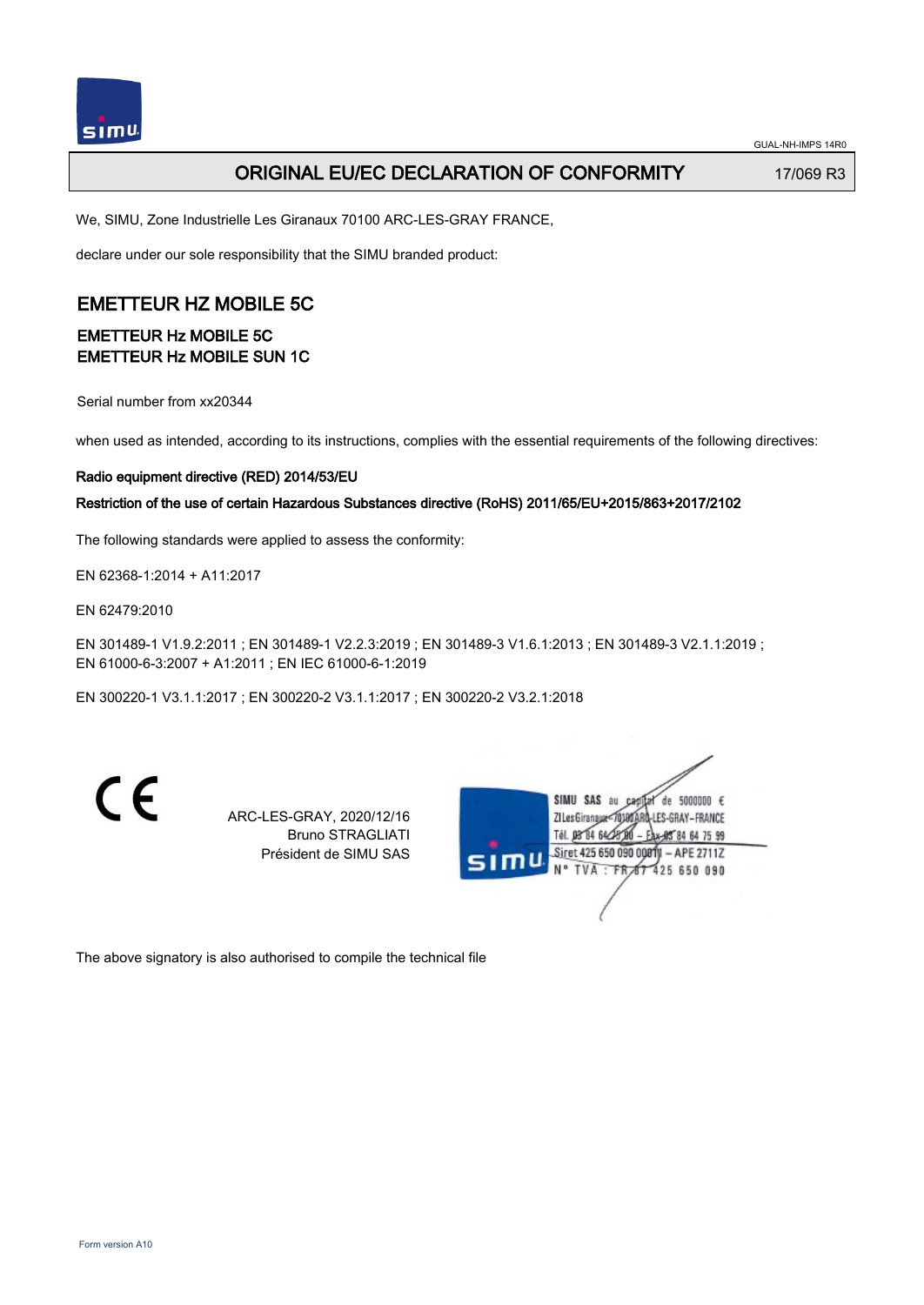

# ORIGINAL EU/EC DECLARATION OF CONFORMITY DECLARATION EU/CE DE CONFORMITE ORIGINALE

17/069 R3

We, SIMU, Zone Industrielle Les Giranaux 70100 ARC-LES-GRAY FRANCE, Nous,

declare under our sole responsibility that the SIMU branded product: declarons sous notre seule responsabilité que le produit de marque SIMU

# EMETTEUR HZ MOBILE 5C

### EMETTEUR Hz MOBILE 5C EMETTEUR Hz MOBILE SUN 1C

Serial number from xx20344 Numéro de série à partir de

when used as intended, according to its instructions, complies with the essential requirements of the following directives: utilisé, selon l'usage prévu, comme décrit dans son manuel d'utilisation, est conforme aux exigences essentielles des directives suivantes

#### Radio equipment directive (RED) 2014/53/EU

Directive sur les équipements radio 2014/53/EU

Restriction of the use of certain Hazardous Substances directive (RoHS) 2011/65/EU+2015/863+2017/2102 Directive RoHS 2011/65/EU+2015/863+2017/2102

The following standards were applied to assess the conformity: Les normes de référence suivantes ont été appliquées pour évaluer la conformité

EN 62368‑1:2014 + A11:2017

EN 62479:2010

EN 301489‑1 V1.9.2:2011 ; EN 301489‑1 V2.2.3:2019 ; EN 301489‑3 V1.6.1:2013 ; EN 301489‑3 V2.1.1:2019 ; EN 61000‑6‑3:2007 + A1:2011 ; EN IEC 61000‑6‑1:2019

EN 300220‑1 V3.1.1:2017 ; EN 300220‑2 V3.1.1:2017 ; EN 300220‑2 V3.2.1:2018

 $\epsilon$ 

ARC-LES-GRAY, 2020/12/16 Bruno STRAGLIATI Président de SIMU SAS



The above signatory is also authorised to compile the technical file

La personne signataire ci-dessus est aussi celle autorisée à constituer le dossier technique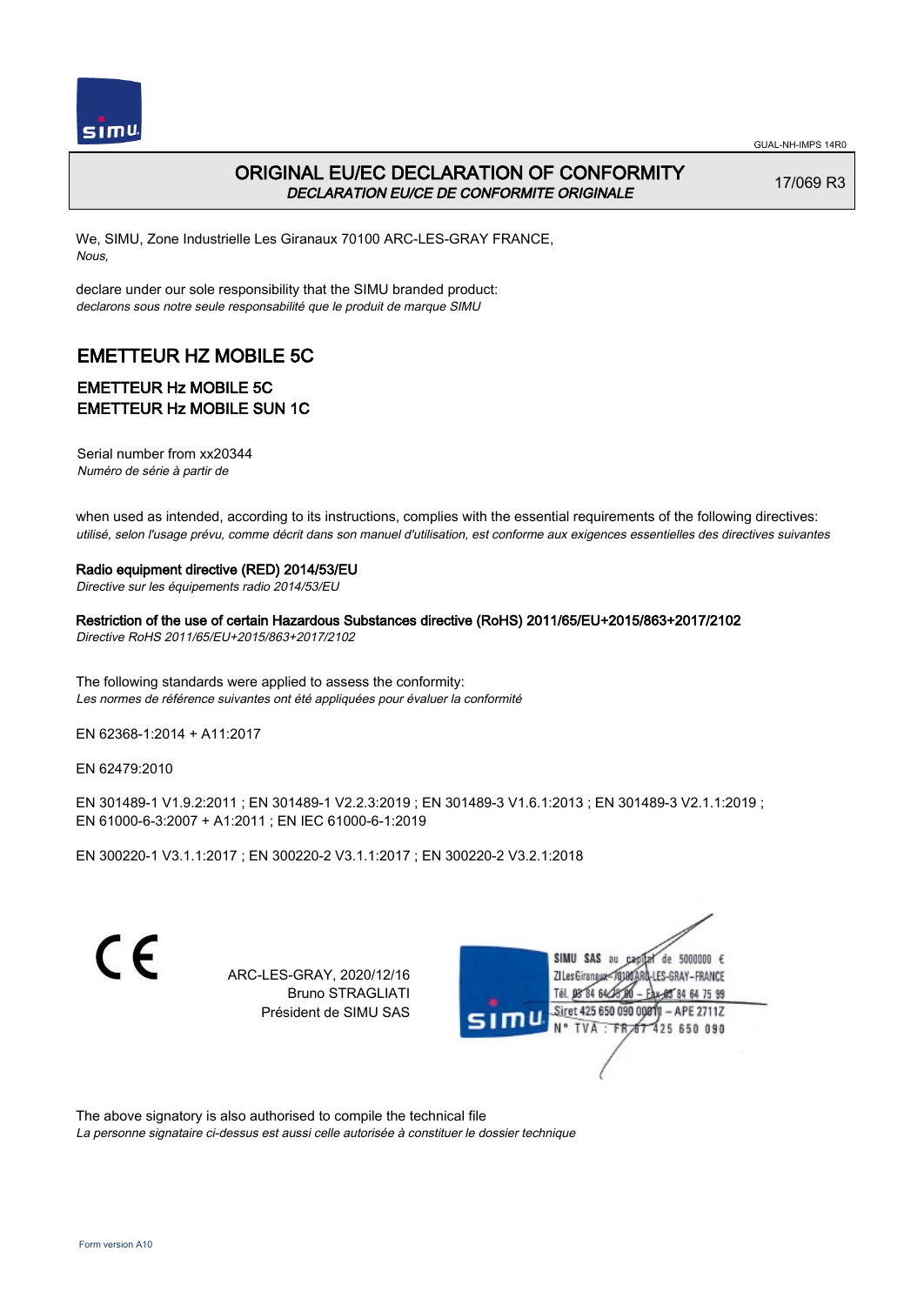

# ORIGINAL EU/EC DECLARATION OF CONFORMITY ORIGINAL EU/EG-KONFORMITÄTSERKLÄRUNG

17/069 R3

We, SIMU, Zone Industrielle Les Giranaux 70100 ARC-LES-GRAY FRANCE, Wir,

declare under our sole responsibility that the SIMU branded product: erklären unter unserer alleinigen Verantwortung, dass das mit der Marke SIMU versehene Produkt

# EMETTEUR HZ MOBILE 5C

### EMETTEUR Hz MOBILE 5C EMETTEUR Hz MOBILE SUN 1C

Serial number from xx20344 Seriennummer ab

when used as intended, according to its instructions, complies with the essential requirements of the following directives: den einschlägigen Bestimmungen der folgenden Richtlinien entspricht, wenn es nach den Anweisungen des Herstellers bestimmungsgemäß verwendet wird

#### Radio equipment directive (RED) 2014/53/EU

Funkanlagen-Richtlinie 2014/53/EU

Restriction of the use of certain Hazardous Substances directive (RoHS) 2011/65/EU+2015/863+2017/2102

RoHS-Richtlinie 2011/65/EU+2015/863+2017/2102

The following standards were applied to assess the conformity: Die Konformität wird durch die Einhaltung folgender Normen nachgewiesen

EN 62368‑1:2014 + A11:2017

EN 62479:2010

EN 301489‑1 V1.9.2:2011 ; EN 301489‑1 V2.2.3:2019 ; EN 301489‑3 V1.6.1:2013 ; EN 301489‑3 V2.1.1:2019 ; EN 61000‑6‑3:2007 + A1:2011 ; EN IEC 61000‑6‑1:2019

EN 300220‑1 V3.1.1:2017 ; EN 300220‑2 V3.1.1:2017 ; EN 300220‑2 V3.2.1:2018

 $\epsilon$ 

ARC-LES-GRAY, 2020/12/16 Bruno STRAGLIATI Président de SIMU SAS

SIMII SAS au de 5000000  $\epsilon$ LES-GRAY-FRANCE ZI Les Giranaux</r0) Tél. 08 84 64 24 64 75 99 Siret 425 650 090 0081  $-$  APE 2711Z **TVA FR** 425 650 090

The above signatory is also authorised to compile the technical file

Die oben genannte Person ist auch bevollmächtigt, die relevanten technischen Unterlagen zusammenzustellen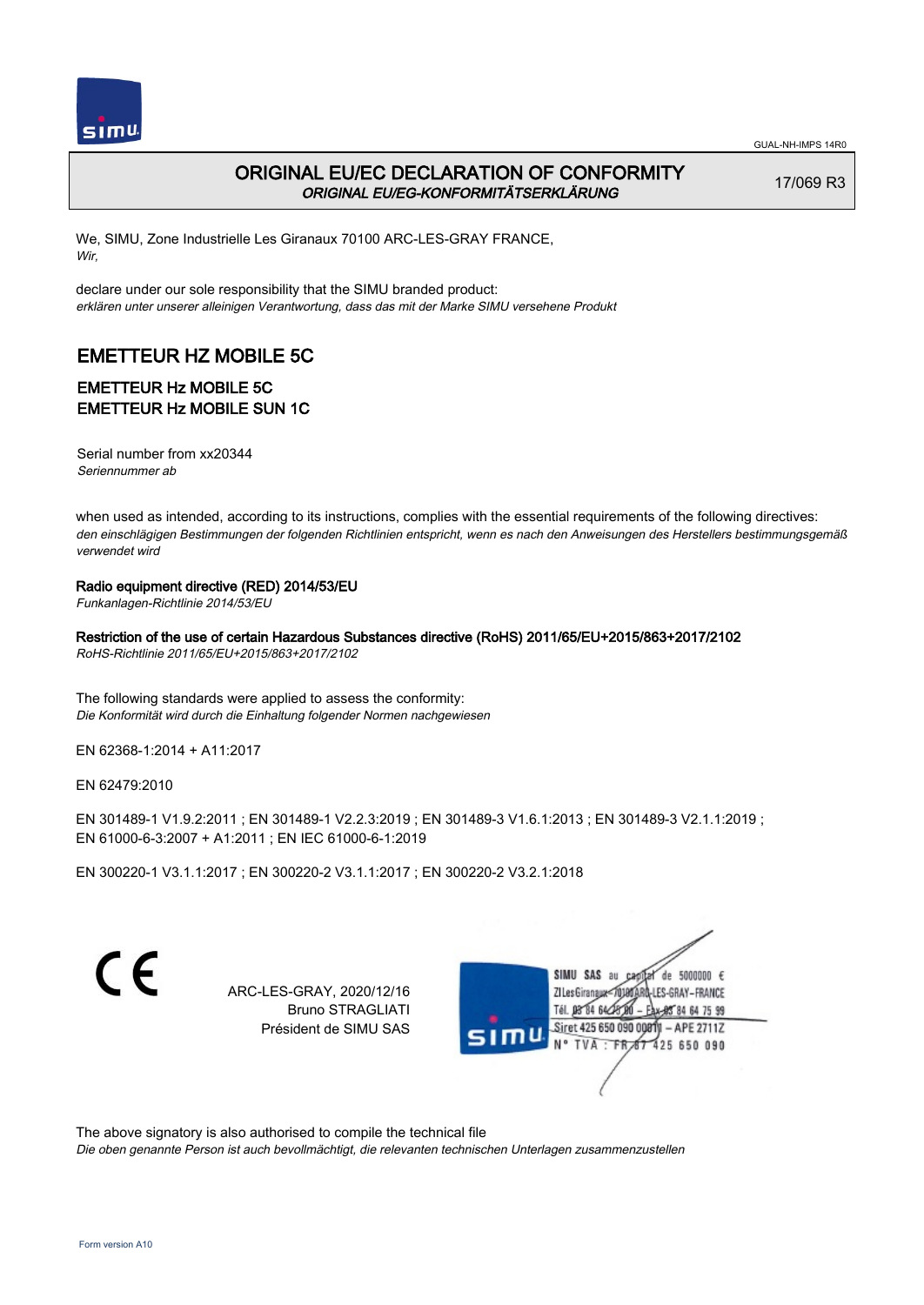

# ORIGINAL EU/EC DECLARATION OF CONFORMITY DECLARACIÓN UE/CE DE CONFORMIDAD ORIGINAL

17/069 R3

We, SIMU, Zone Industrielle Les Giranaux 70100 ARC-LES-GRAY FRANCE, Nosotros,

declare under our sole responsibility that the SIMU branded product: declaramos bajo nuestra única responsabilidad, que los productos de la marca SIMU

# EMETTEUR HZ MOBILE 5C

### EMETTEUR Hz MOBILE 5C EMETTEUR Hz MOBILE SUN 1C

Serial number from xx20344 número de serie a partir de

when used as intended, according to its instructions, complies with the essential requirements of the following directives: cuando se utilizan según el uso previsto, de conformidad con sus instrucciones, cumplen con los requisitos esenciales de las siguientes directivas

#### Radio equipment directive (RED) 2014/53/EU

Directiva equipos radioeléctricos 2014/53/EU

Restriction of the use of certain Hazardous Substances directive (RoHS) 2011/65/EU+2015/863+2017/2102

Directiva RoHS 2011/65/EU+2015/863+2017/2102

The following standards were applied to assess the conformity: Las siguientes normas de referencia han sido aplicadas para evaluar la conformidad

EN 62368‑1:2014 + A11:2017

EN 62479:2010

EN 301489‑1 V1.9.2:2011 ; EN 301489‑1 V2.2.3:2019 ; EN 301489‑3 V1.6.1:2013 ; EN 301489‑3 V2.1.1:2019 ; EN 61000‑6‑3:2007 + A1:2011 ; EN IEC 61000‑6‑1:2019

EN 300220‑1 V3.1.1:2017 ; EN 300220‑2 V3.1.1:2017 ; EN 300220‑2 V3.2.1:2018

C E

ARC-LES-GRAY, 2020/12/16 Bruno STRAGLIATI Président de SIMU SAS

SIMU SAS au de 5000000  $\epsilon$ ZI Les Giranaux</r01 LES-GRAY-FRANCE Tél. 08 84 64 24 64 75 99 Siret 425 650 090 0081  $-$  APE 2711Z TVA FR 425 650 090

The above signatory is also authorised to compile the technical file el firmante, anteriormente mencionado tambien esta facultado para elaborar el expediente tecnico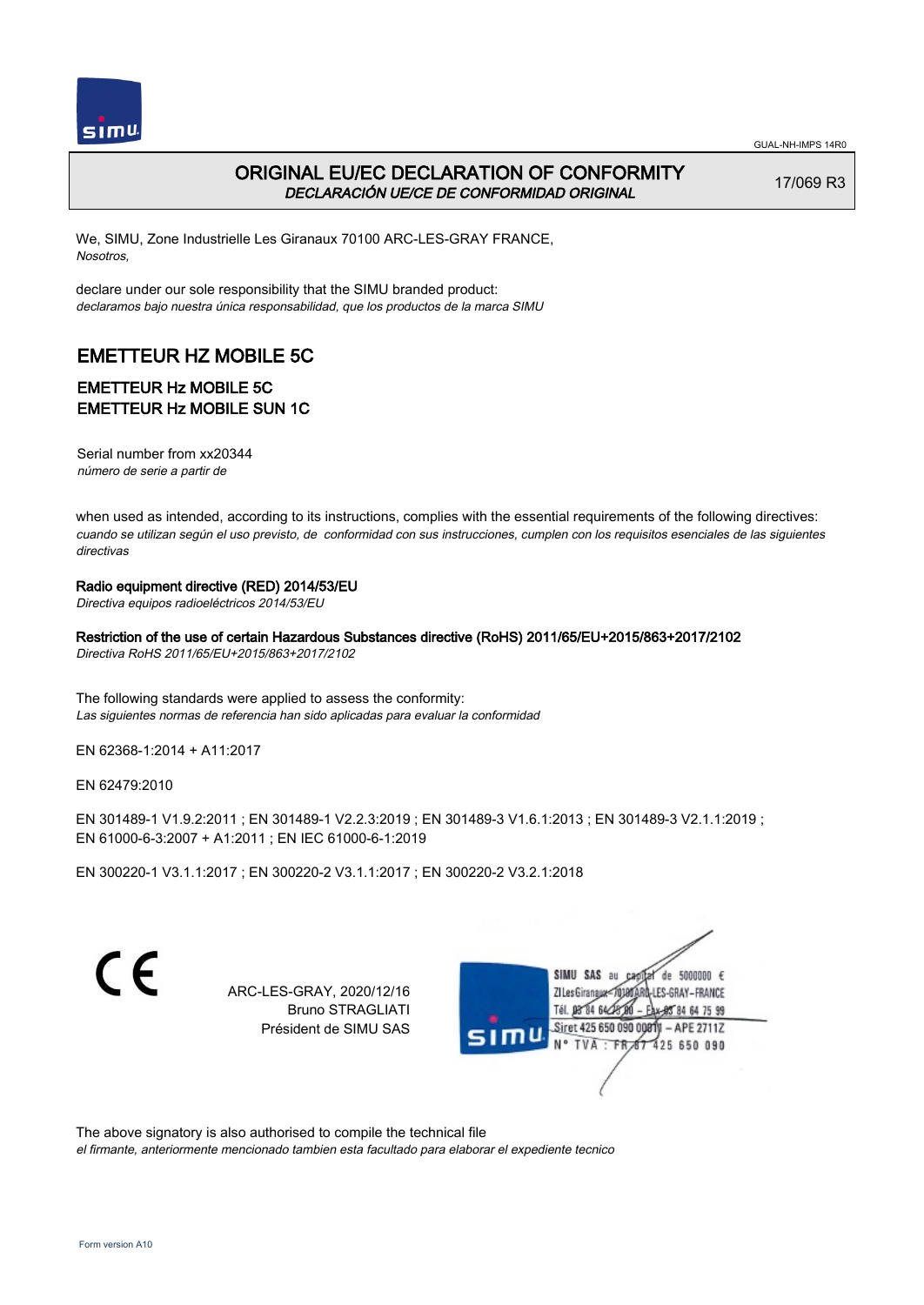

# ORIGINAL EU/EC DECLARATION OF CONFORMITY DICHIARAZIONE DI CONFORMITÀ UE/CE ORIGINALE

17/069 R3

We, SIMU, Zone Industrielle Les Giranaux 70100 ARC-LES-GRAY FRANCE, Noi,

declare under our sole responsibility that the SIMU branded product: dichiariamo sotto la nostra esclusiva responsabilità che l'appareccho di marca SIMU

# EMETTEUR HZ MOBILE 5C

### EMETTEUR Hz MOBILE 5C EMETTEUR Hz MOBILE SUN 1C

Serial number from xx20344 Numero di serie a partire da

when used as intended, according to its instructions, complies with the essential requirements of the following directives: se utilizzato secondo l'uso previsto, come descritto nel suo manuale d'istruzioni, è conforme ai requisiti essenziali delle seguenti Direttive

#### Radio equipment directive (RED) 2014/53/EU

Direttiva apparecchiature radio 2014/53/EU

Restriction of the use of certain Hazardous Substances directive (RoHS) 2011/65/EU+2015/863+2017/2102 Direttiva RoHS 2011/65/EU+2015/863+2017/2102

The following standards were applied to assess the conformity: I seguenti standard di riferimento sono stati applicati per ottenere la conformità

EN 62368‑1:2014 + A11:2017

EN 62479:2010

EN 301489‑1 V1.9.2:2011 ; EN 301489‑1 V2.2.3:2019 ; EN 301489‑3 V1.6.1:2013 ; EN 301489‑3 V2.1.1:2019 ; EN 61000‑6‑3:2007 + A1:2011 ; EN IEC 61000‑6‑1:2019

EN 300220‑1 V3.1.1:2017 ; EN 300220‑2 V3.1.1:2017 ; EN 300220‑2 V3.2.1:2018

 $\epsilon$ 

ARC-LES-GRAY, 2020/12/16 Bruno STRAGLIATI Président de SIMU SAS



The above signatory is also authorised to compile the technical file Il firmatario è inoltre autorizzato a costituire il fascicolo tecnico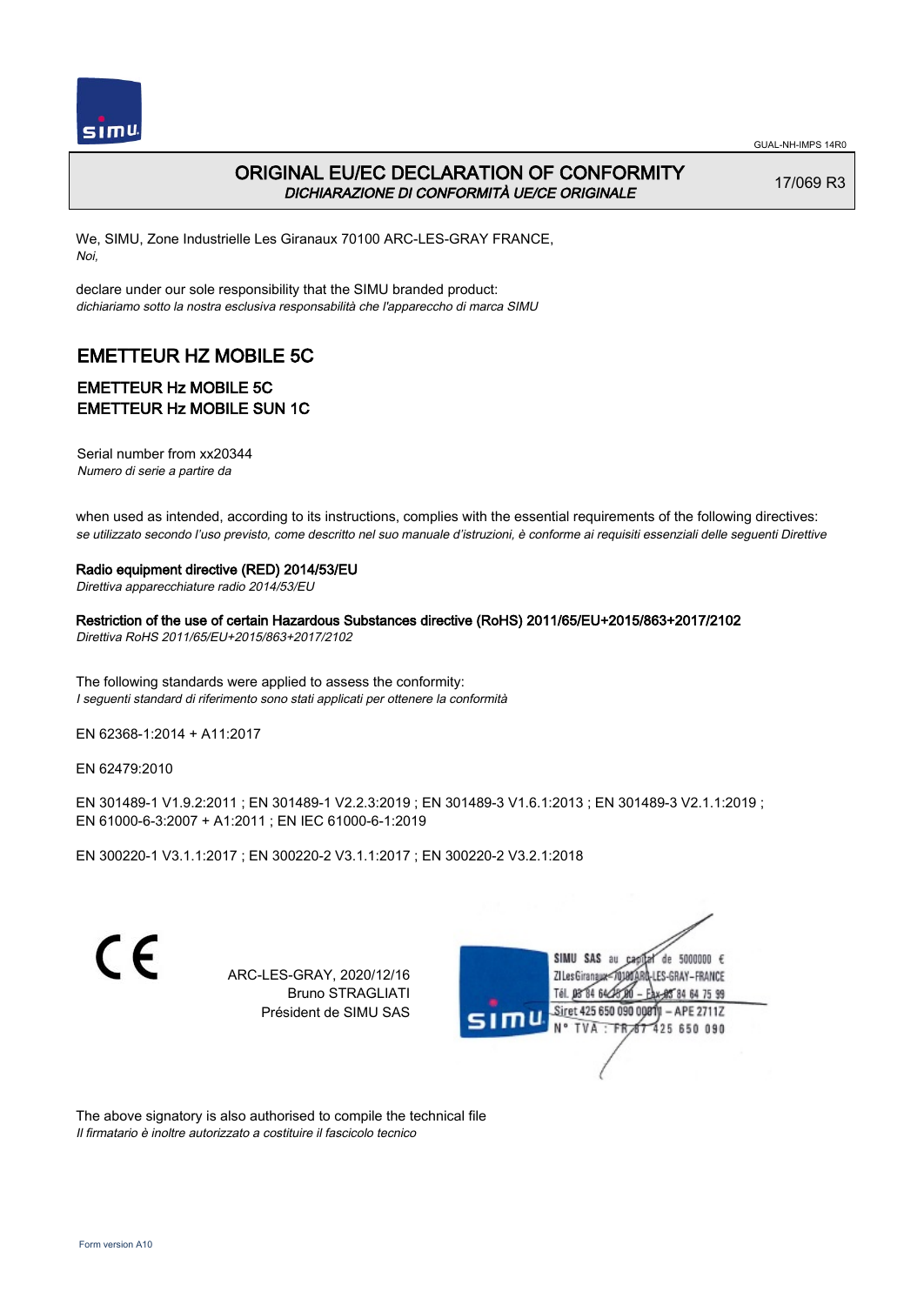

# ORIGINAL EU/EC DECLARATION OF CONFORMITY ОРИГИНАЛНА EU/EC ДЕКЛАРАЦИЯ ЗА СЪОТВЕТСТВИЕ

17/069 R3

We, SIMU, Zone Industrielle Les Giranaux 70100 ARC-LES-GRAY FRANCE, Ние,

declare under our sole responsibility that the SIMU branded product: декларираме на своя лична отговорност, че продукт с търговска марка SIMU

# EMETTEUR HZ MOBILE 5C

# EMETTEUR Hz MOBILE 5C EMETTEUR Hz MOBILE SUN 1C

Serial number from xx20344 сериен номер от

when used as intended, according to its instructions, complies with the essential requirements of the following directives: когато се използва съобразно предназначението си и в съответствие с инструкциите е в съответствие с основните изисквания на следните директиви

#### Radio equipment directive (RED) 2014/53/EU

Директива за радио оборудване 2014/53/EU

#### Restriction of the use of certain Hazardous Substances directive (RoHS) 2011/65/EU+2015/863+2017/2102

RoHS Директива относно ограничението на употребата на определени опасни вещества в електрическото и електронното оборудване 2011/65/EU+2015/863+2017/2102

The following standards were applied to assess the conformity: Следните референтни стандарти са приложени за оценяване на съответствието

EN 62368‑1:2014 + A11:2017

EN 62479:2010

EN 301489‑1 V1.9.2:2011 ; EN 301489‑1 V2.2.3:2019 ; EN 301489‑3 V1.6.1:2013 ; EN 301489‑3 V2.1.1:2019 ; EN 61000‑6‑3:2007 + A1:2011 ; EN IEC 61000‑6‑1:2019

EN 300220‑1 V3.1.1:2017 ; EN 300220‑2 V3.1.1:2017 ; EN 300220‑2 V3.2.1:2018

CE

ARC-LES-GRAY, 2020/12/16 Bruno STRAGLIATI Président de SIMU SAS



The above signatory is also authorised to compile the technical file Гоеподписващия също е упълномощен да съставя техническо досие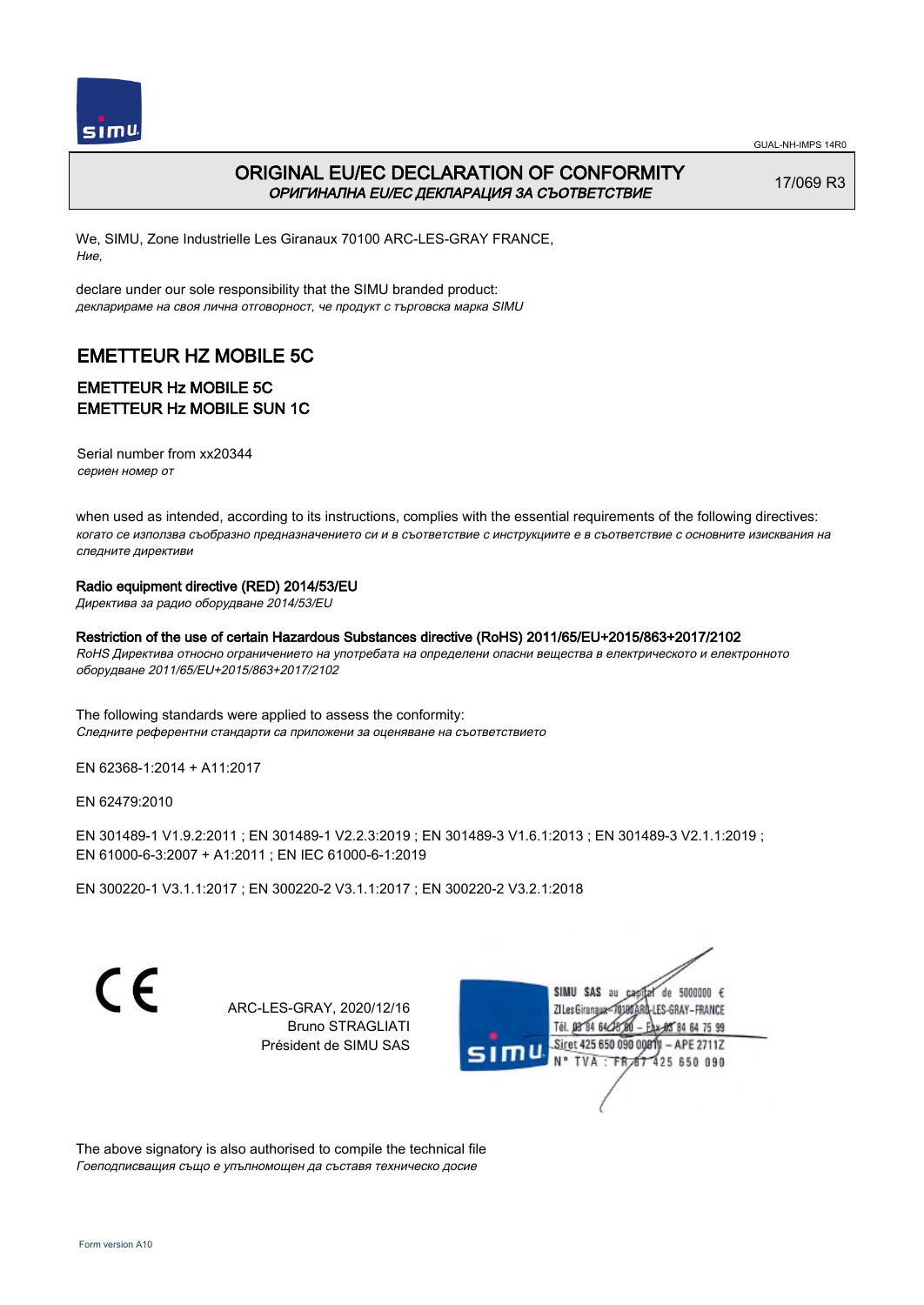

17/069 R3

# ORIGINAL EU/EC DECLARATION OF CONFORMITY ORIGINÁLNÍ EU/ES PROHLÁŠENÍ O SHODĚ

We, SIMU, Zone Industrielle Les Giranaux 70100 ARC-LES-GRAY FRANCE, My,

declare under our sole responsibility that the SIMU branded product: prohlašujeme na svou výlučnou odpovědnost, že výrobek značky SIMU

# EMETTEUR HZ MOBILE 5C

### EMETTEUR Hz MOBILE 5C EMETTEUR Hz MOBILE SUN 1C

Serial number from xx20344 Sériové číslo od

when used as intended, according to its instructions, complies with the essential requirements of the following directives: pokud je používán v souladu s účelem použití a s návodem, splňuje základní požadavky těchto směrnic

#### Radio equipment directive (RED) 2014/53/EU

Směrnice o dodávání rádiových zařízení na trh 2014/53/EU

Restriction of the use of certain Hazardous Substances directive (RoHS) 2011/65/EU+2015/863+2017/2102 Směrnice o omezení používání některých nebezpečných látek v elektrických a elektronických zařízeních 2011/65/EU+2015/863+2017/2102

The following standards were applied to assess the conformity: Pro posouzení shody byly použity následující normy

EN 62368‑1:2014 + A11:2017

EN 62479:2010

EN 301489‑1 V1.9.2:2011 ; EN 301489‑1 V2.2.3:2019 ; EN 301489‑3 V1.6.1:2013 ; EN 301489‑3 V2.1.1:2019 ; EN 61000‑6‑3:2007 + A1:2011 ; EN IEC 61000‑6‑1:2019

EN 300220‑1 V3.1.1:2017 ; EN 300220‑2 V3.1.1:2017 ; EN 300220‑2 V3.2.1:2018

 $\epsilon$ 

ARC-LES-GRAY, 2020/12/16 Bruno STRAGLIATI Président de SIMU SAS



The above signatory is also authorised to compile the technical file Výše uvedená osoba je také osoba pověřená sestavením technické dokumentace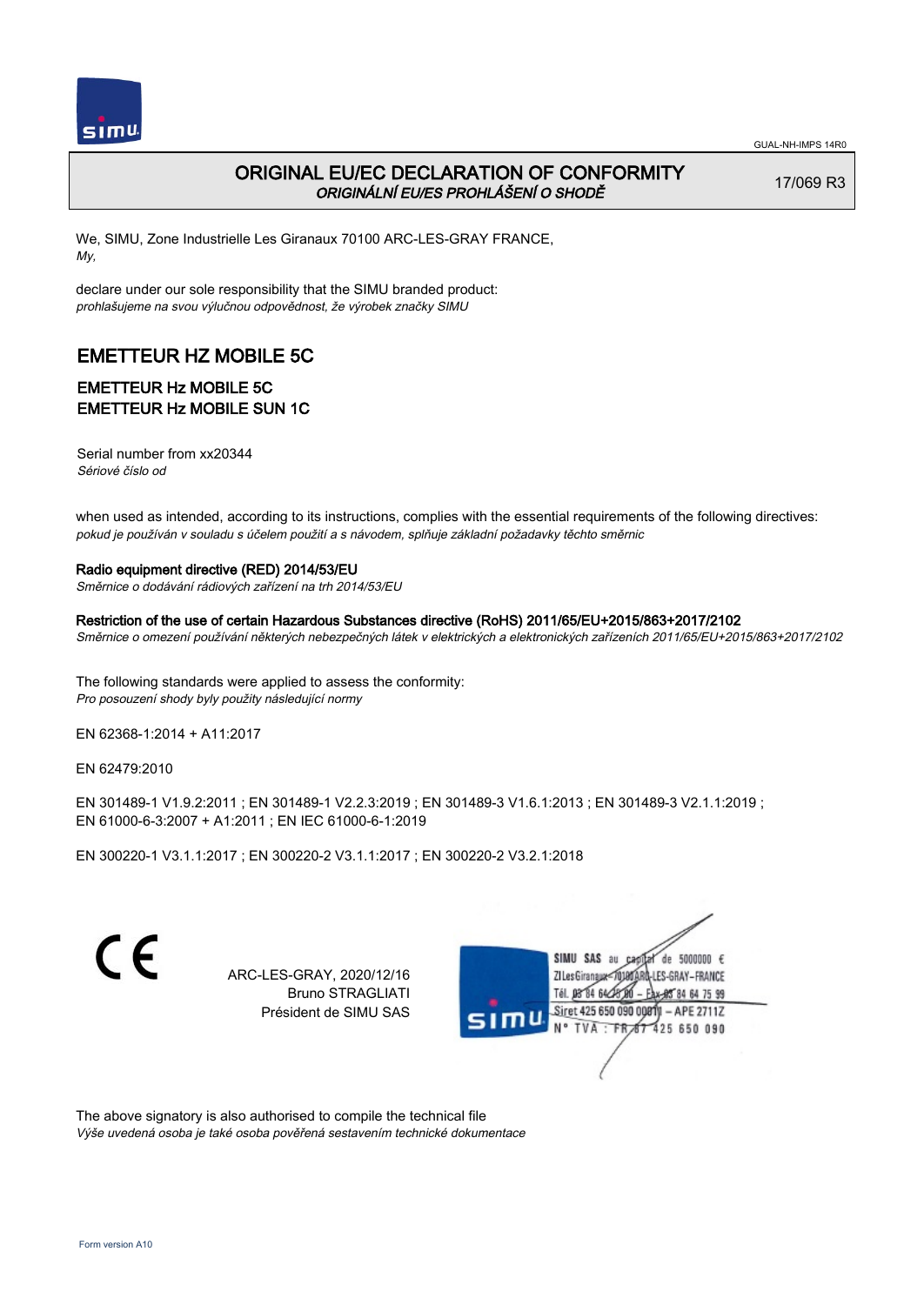

# ORIGINAL EU/EC DECLARATION OF CONFORMITY ORIGINAL EU/EF-OVERENSSTEMMELSESERKLÆRING

17/069 R3

We, SIMU, Zone Industrielle Les Giranaux 70100 ARC-LES-GRAY FRANCE, Vi,

declare under our sole responsibility that the SIMU branded product: erklærer som eneansvarlige, at SIMU mærkede produkter

# EMETTEUR HZ MOBILE 5C

### EMETTEUR Hz MOBILE 5C EMETTEUR Hz MOBILE SUN 1C

Serial number from xx20344 serienummer fra

when used as intended, according to its instructions, complies with the essential requirements of the following directives: når det anvendes efter hensigten, efter dennes instrukser, overholder kravene i følgende direktiver

Radio equipment directive (RED) 2014/53/EU

Radioudstyrsdirektivet 2014/53/EU

Restriction of the use of certain Hazardous Substances directive (RoHS) 2011/65/EU+2015/863+2017/2102 RoHS direktiv 2011/65/EU+2015/863+2017/2102

The following standards were applied to assess the conformity: Referencestandarderne der følger blev anvendt til at vurdere overholdelsen

EN 62368‑1:2014 + A11:2017

EN 62479:2010

EN 301489‑1 V1.9.2:2011 ; EN 301489‑1 V2.2.3:2019 ; EN 301489‑3 V1.6.1:2013 ; EN 301489‑3 V2.1.1:2019 ; EN 61000‑6‑3:2007 + A1:2011 ; EN IEC 61000‑6‑1:2019

EN 300220‑1 V3.1.1:2017 ; EN 300220‑2 V3.1.1:2017 ; EN 300220‑2 V3.2.1:2018

 $\epsilon$ 

ARC-LES-GRAY, 2020/12/16 Bruno STRAGLIATI Président de SIMU SAS



The above signatory is also authorised to compile the technical file Personen nævnt ovenfor er også godkendt til at udarbejde det tekniske dossier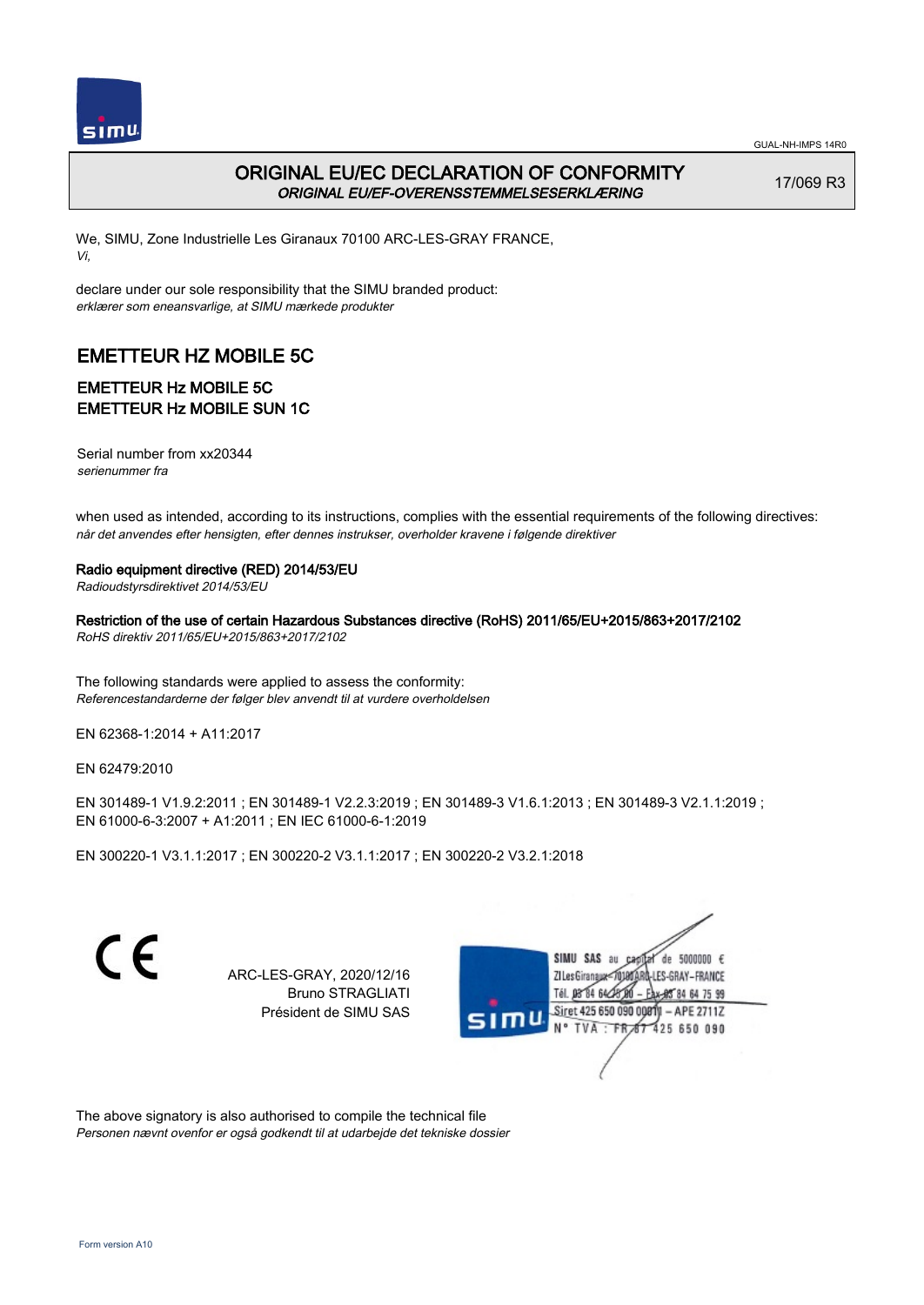

# ORIGINAL EU/EC DECLARATION OF CONFORMITY EL/EK VASTAVUSDEKLARATSIOON

17/069 R3

We, SIMU, Zone Industrielle Les Giranaux 70100 ARC-LES-GRAY FRANCE, Meie,

declare under our sole responsibility that the SIMU branded product: kinnitame kogu vastutusega, et SIMU kaubamärgiga tooted

# EMETTEUR HZ MOBILE 5C

# EMETTEUR Hz MOBILE 5C EMETTEUR Hz MOBILE SUN 1C

Serial number from xx20344 Seerianumber alates

when used as intended, according to its instructions, complies with the essential requirements of the following directives: kui kasutatakse eesmärgipäraselt ja juhiste kohaselt, vastavad käesoleva direktiivi põhinõuetele

#### Radio equipment directive (RED) 2014/53/EU

Direktiiv raadioseadmete turul kättesaadavuse kohta 2014/53/EU

Restriction of the use of certain Hazardous Substances directive (RoHS) 2011/65/EU+2015/863+2017/2102 RoHs direktiiv ohtlike ainete kasutamise piirangute kohta elektri- ja elektroonikaseadmetes 2011/65/EU+2015/863+2017/2102

The following standards were applied to assess the conformity: Vastavusdeklaratsiooni hindamiseks kasutatakse järgmisi standardeid

EN 62368‑1:2014 + A11:2017

EN 62479:2010

EN 301489‑1 V1.9.2:2011 ; EN 301489‑1 V2.2.3:2019 ; EN 301489‑3 V1.6.1:2013 ; EN 301489‑3 V2.1.1:2019 ; EN 61000‑6‑3:2007 + A1:2011 ; EN IEC 61000‑6‑1:2019

EN 300220‑1 V3.1.1:2017 ; EN 300220‑2 V3.1.1:2017 ; EN 300220‑2 V3.2.1:2018

 $\epsilon$ 

ARC-LES-GRAY, 2020/12/16 Bruno STRAGLIATI Président de SIMU SAS



The above signatory is also authorised to compile the technical file Eelpool nimetatud isik on volitatud koostama tehnilist dokumentatsiooni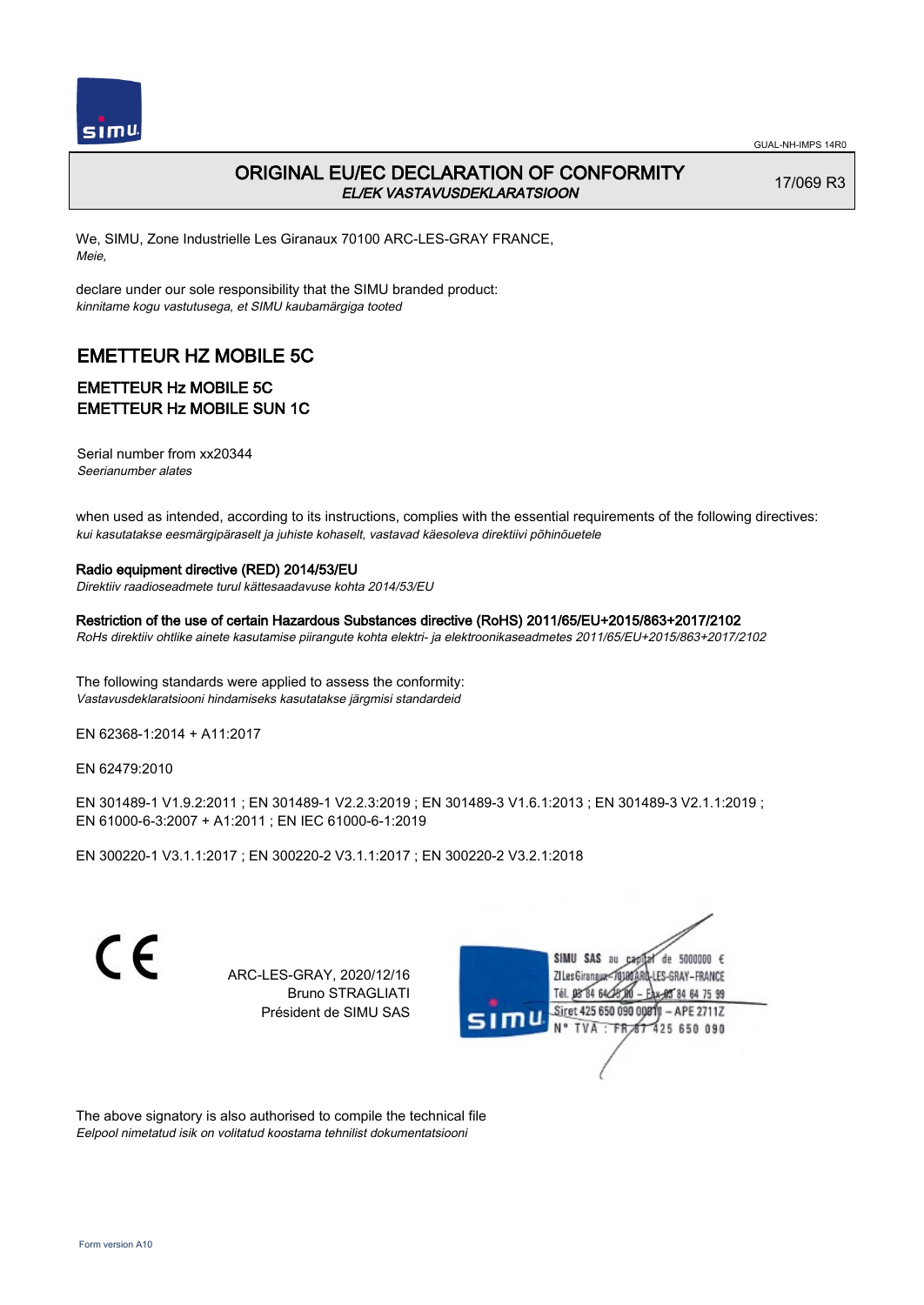

# ORIGINAL EU/EC DECLARATION OF CONFORMITY ALKUPERÄISET EU/EY-VAATIMUSTENMUKAISUUSVAKUUTUS

17/069 R3

We, SIMU, Zone Industrielle Les Giranaux 70100 ARC-LES-GRAY FRANCE, Me,

declare under our sole responsibility that the SIMU branded product: vakuutamme omalla vastuullamme, että SIMU merkkituote

# EMETTEUR HZ MOBILE 5C

### EMETTEUR Hz MOBILE 5C EMETTEUR Hz MOBILE SUN 1C

Serial number from xx20344 sarjanumerot

when used as intended, according to its instructions, complies with the essential requirements of the following directives: kun käytettynä oikein ja sen ohjeiden mukaan, noudattaa seuraavien direktiivien olennaisia vaatimuksia

#### Radio equipment directive (RED) 2014/53/EU

Radiolaitteiden direktiivin 2014/53/EU

Restriction of the use of certain Hazardous Substances directive (RoHS) 2011/65/EU+2015/863+2017/2102 RoHS direktiivin 2011/65/EU+2015/863+2017/2102

The following standards were applied to assess the conformity: Seuraavia viitestandardeja sovellettiin vaatimustenmukaisuusvakuutusta arvioitaessa

EN 62368‑1:2014 + A11:2017

EN 62479:2010

EN 301489‑1 V1.9.2:2011 ; EN 301489‑1 V2.2.3:2019 ; EN 301489‑3 V1.6.1:2013 ; EN 301489‑3 V2.1.1:2019 ; EN 61000‑6‑3:2007 + A1:2011 ; EN IEC 61000‑6‑1:2019

EN 300220‑1 V3.1.1:2017 ; EN 300220‑2 V3.1.1:2017 ; EN 300220‑2 V3.2.1:2018

 $\epsilon$ 

ARC-LES-GRAY, 2020/12/16 Bruno STRAGLIATI Président de SIMU SAS



The above signatory is also authorised to compile the technical file Yllä allekirjoittaja on myös valtuutettu kokoamaan teknisten tiedostojen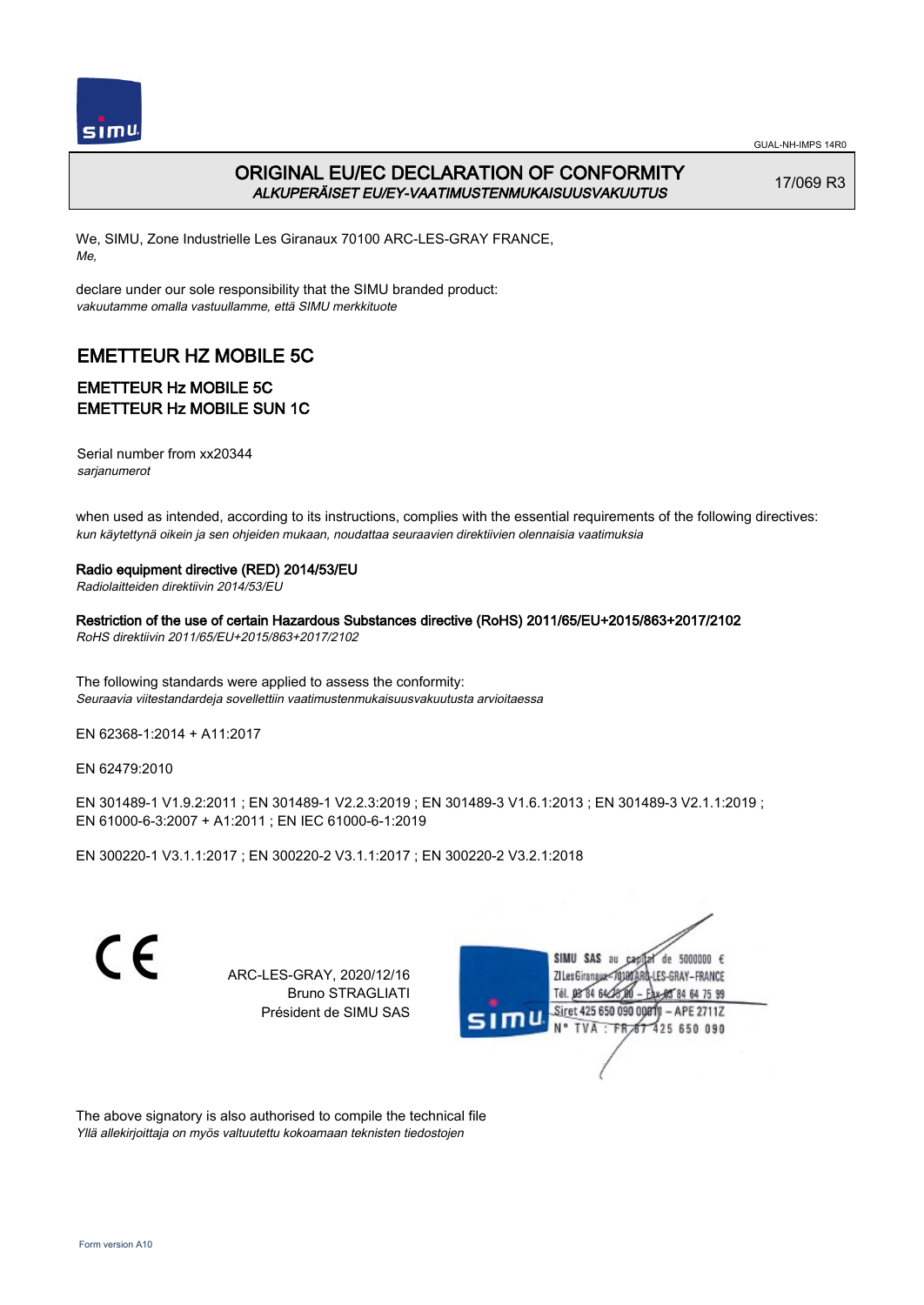

### ORIGINAL EU/EC DECLARATION OF CONFORMITY ΠΡΩΤΟΤΥΠΟ ΔΗΛΩΣΗ ΣΥΜΜΟΡΦΩΣΗΣ ΕΕ/EK

17/069 R3

We, SIMU, Zone Industrielle Les Giranaux 70100 ARC-LES-GRAY FRANCE, εμείς,

declare under our sole responsibility that the SIMU branded product: Δηλώνουμε αναλαμβάνοντας την αποκλειστική ευθύνη ότι το επώνυμο προϊόν SIMU

# EMETTEUR HZ MOBILE 5C

### EMETTEUR Hz MOBILE 5C EMETTEUR Hz MOBILE SUN 1C

Serial number from xx20344 σειριακό αριθμό από

when used as intended, according to its instructions, complies with the essential requirements of the following directives: όταν χρησιμοποιείται όπως έχει προβλεφθεί, σύμφωνα με τις οδηγίες του, συμφωνεί με τις βασικές απαιτήσεις των ακόλουθων οδηγιών

Radio equipment directive (RED) 2014/53/EU

Οδηγία ραδιοεξοπλισμού 2014/53/EU

Restriction of the use of certain Hazardous Substances directive (RoHS) 2011/65/EU+2015/863+2017/2102 Οδηγίας RoHS 2011/65/EU+2015/863+2017/2102

The following standards were applied to assess the conformity: Τα πρότυπα αναφοράς που ακολουθούν εφαρμόστηκαν με σκοπό την αξιολόγηση της συμμόρφωσης

EN 62368‑1:2014 + A11:2017

EN 62479:2010

EN 301489‑1 V1.9.2:2011 ; EN 301489‑1 V2.2.3:2019 ; EN 301489‑3 V1.6.1:2013 ; EN 301489‑3 V2.1.1:2019 ; EN 61000‑6‑3:2007 + A1:2011 ; EN IEC 61000‑6‑1:2019

EN 300220‑1 V3.1.1:2017 ; EN 300220‑2 V3.1.1:2017 ; EN 300220‑2 V3.2.1:2018

C E

ARC-LES-GRAY, 2020/12/16 Bruno STRAGLIATI Président de SIMU SAS

SIMU SAS au de 5000000  $\epsilon$ ZI Les Giranaux</DJ80 LES-GRAY-FRANCE Tél. 08 84 64 28 80 -84 64 75 99 Siret 425 650 090 00811  $-$  APE 2711Z TVA: FR 67 425 650 090

The above signatory is also authorised to compile the technical file

Το πρόσωπο που αναφέρεται παραπάνω είναι επίσης εξουσιοδοτημένο να καταρτίσει τον τεχνικό φάκελο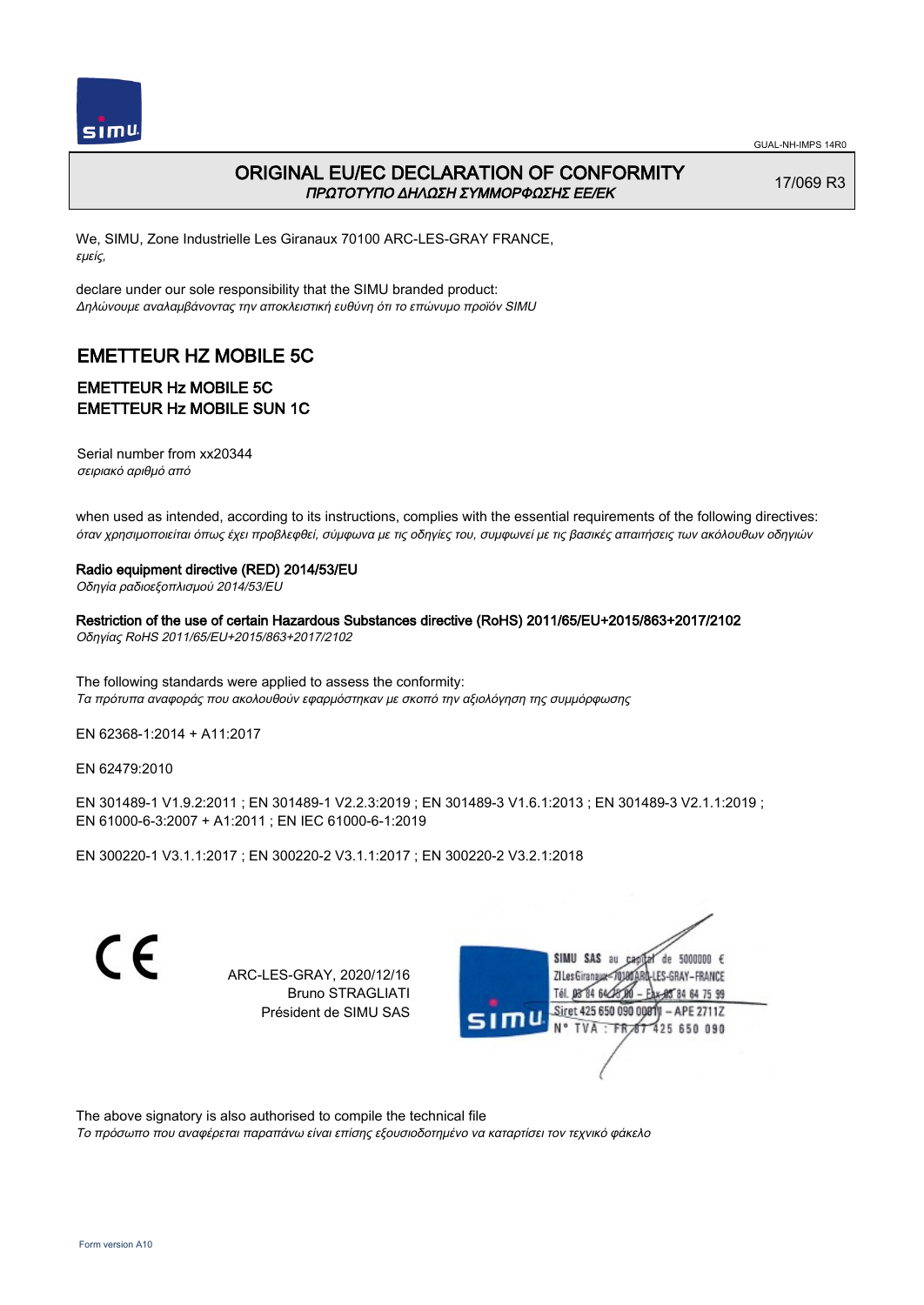

# ORIGINAL EU/EC DECLARATION OF CONFORMITY ORGINALNA EU/EC DEKLARACIJA O USKLAĐENOSTI

17/069 R3

We, SIMU, Zone Industrielle Les Giranaux 70100 ARC-LES-GRAY FRANCE, Mi,

declare under our sole responsibility that the SIMU branded product: izjavljujemo pod punom odgovornošču da je proizvod marke SIMU

# EMETTEUR HZ MOBILE 5C

# EMETTEUR Hz MOBILE 5C EMETTEUR Hz MOBILE SUN 1C

Serial number from xx20344 Serijski broj iz

when used as intended, according to its instructions, complies with the essential requirements of the following directives: ako se upotrebljava prema namjeni, prema važećim uputama, usklađen sa prijeko potrebnim zahtijevima slijedećih direktiva

#### Radio equipment directive (RED) 2014/53/EU

Direktiva za radijsku opremu 2014/53/EU

Restriction of the use of certain Hazardous Substances directive (RoHS) 2011/65/EU+2015/863+2017/2102 Direktiva RoHS 2011/65/EU+2015/863+2017/2102

The following standards were applied to assess the conformity: Slijedeće reference standarda se primjenjuju da se odredi usklađenost

EN 62368‑1:2014 + A11:2017

EN 62479:2010

EN 301489‑1 V1.9.2:2011 ; EN 301489‑1 V2.2.3:2019 ; EN 301489‑3 V1.6.1:2013 ; EN 301489‑3 V2.1.1:2019 ; EN 61000‑6‑3:2007 + A1:2011 ; EN IEC 61000‑6‑1:2019

EN 300220‑1 V3.1.1:2017 ; EN 300220‑2 V3.1.1:2017 ; EN 300220‑2 V3.2.1:2018

 $\epsilon$ 

ARC-LES-GRAY, 2020/12/16 Bruno STRAGLIATI Président de SIMU SAS



The above signatory is also authorised to compile the technical file Gore navedeni potpisnik također je ovlašten za sastavljanje tehničkog dokumenta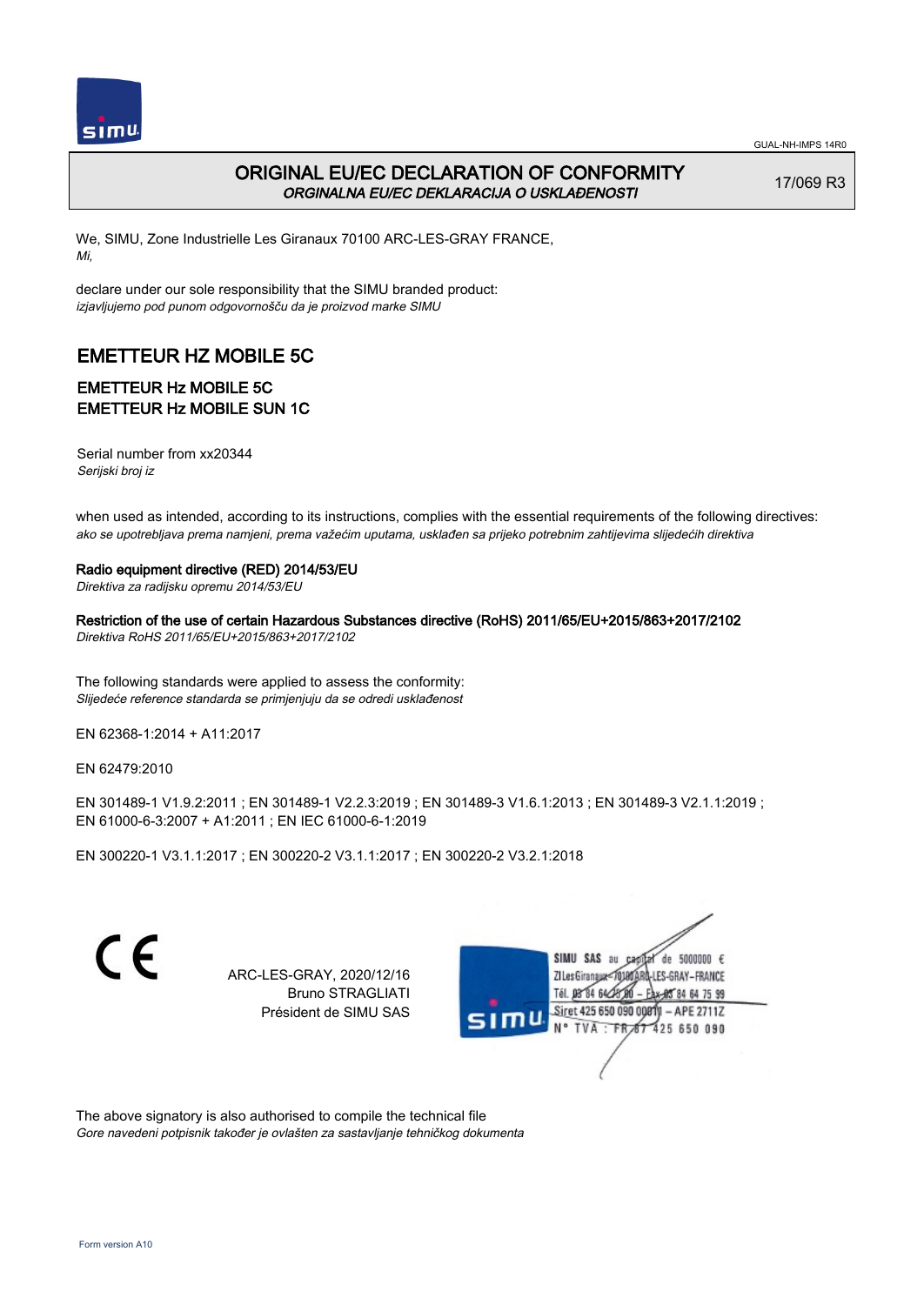

17/069 R3

# ORIGINAL EU/EC DECLARATION OF CONFORMITY Eredeti EU/CE Megfelelőségi Nyilatkozat

We, SIMU, Zone Industrielle Les Giranaux 70100 ARC-LES-GRAY FRANCE, Alulírott,

declare under our sole responsibility that the SIMU branded product: felelősségünk teljes tudatában kijelentjük, hogy a szóban forgó SIMU termék

# EMETTEUR HZ MOBILE 5C

### EMETTEUR Hz MOBILE 5C EMETTEUR Hz MOBILE SUN 1C

Serial number from xx20344 Sorozatszámtól

when used as intended, according to its instructions, complies with the essential requirements of the following directives: megfelel, az alábbi irányelvekben megfogalmazott alapvető követelményeknek

#### Radio equipment directive (RED) 2014/53/EU

A rádióberendezésekről szóló irányelv 2014/53/EU

Restriction of the use of certain Hazardous Substances directive (RoHS) 2011/65/EU+2015/863+2017/2102 RoHS irányelv 2011/65/EU+2015/863+2017/2102

The following standards were applied to assess the conformity: A megfelelőség biztosításának érdekében az alábbi szabványok kerültek alkalmazásra

EN 62368‑1:2014 + A11:2017

EN 62479:2010

EN 301489‑1 V1.9.2:2011 ; EN 301489‑1 V2.2.3:2019 ; EN 301489‑3 V1.6.1:2013 ; EN 301489‑3 V2.1.1:2019 ; EN 61000‑6‑3:2007 + A1:2011 ; EN IEC 61000‑6‑1:2019

EN 300220‑1 V3.1.1:2017 ; EN 300220‑2 V3.1.1:2017 ; EN 300220‑2 V3.2.1:2018

 $\epsilon$ 

ARC-LES-GRAY, 2020/12/16 Bruno STRAGLIATI Président de SIMU SAS



The above signatory is also authorised to compile the technical file A fent említett aláíró is jogosult a műszaki dokumentáció összeállítására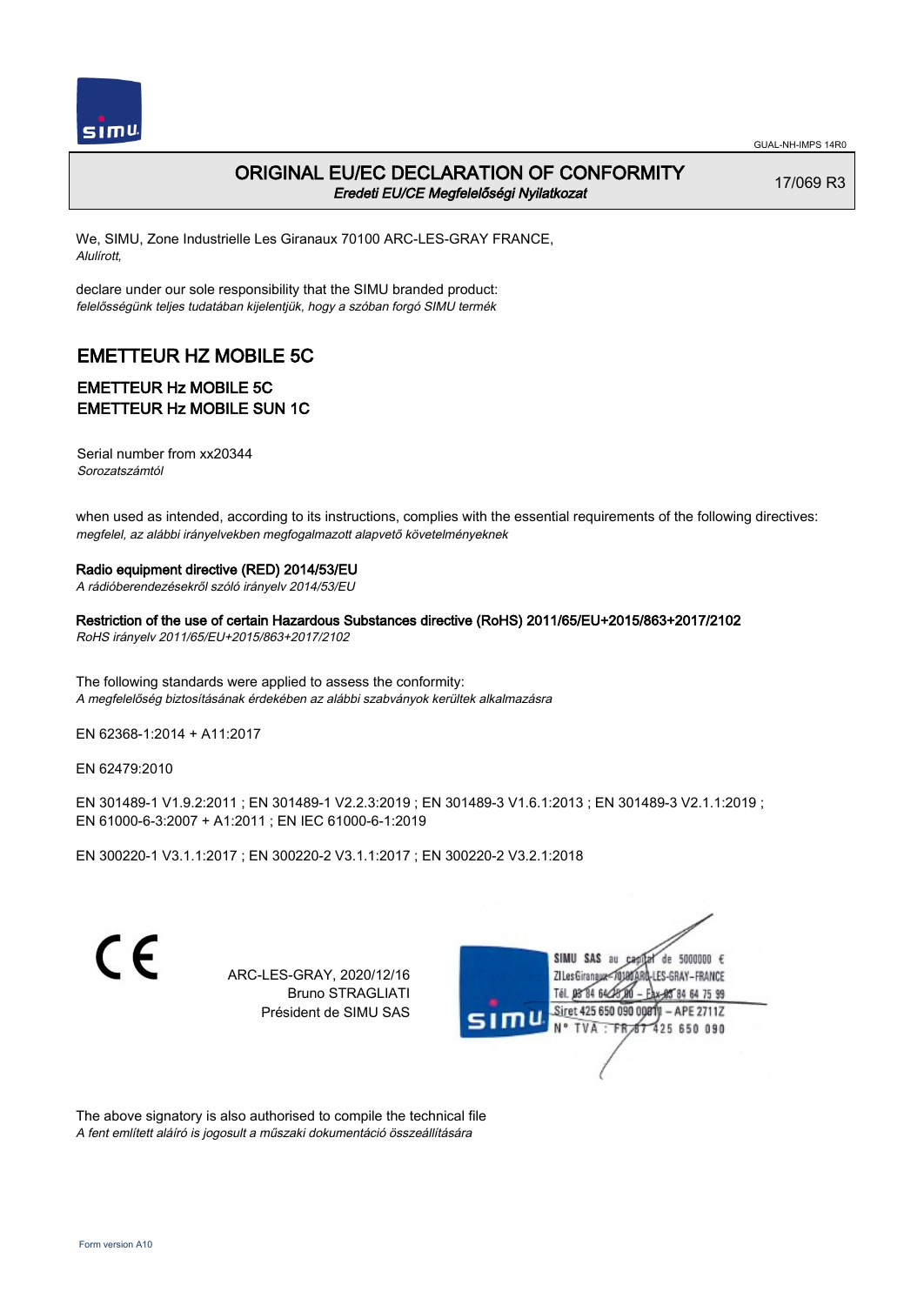

17/069 R3

# ORIGINAL EU/EC DECLARATION OF CONFORMITY ORIGINALI ES/EB ATITIKTIES DEKLARACIJA

We, SIMU, Zone Industrielle Les Giranaux 70100 ARC-LES-GRAY FRANCE, Mes,

declare under our sole responsibility that the SIMU branded product: atsakingai deklaruojame, kad SIMU kompanijos produktas

# EMETTEUR HZ MOBILE 5C

# EMETTEUR Hz MOBILE 5C EMETTEUR Hz MOBILE SUN 1C

Serial number from xx20344 Serijos numeris nuo

when used as intended, according to its instructions, complies with the essential requirements of the following directives: naudojamas pagal paskirtį, pagal gamintojo instrukcijas, atitinka esminius šių Direktyvų reikalavimus

#### Radio equipment directive (RED) 2014/53/EU

Radijo ryšio įrenginių direktyva 2014/53/EU

Restriction of the use of certain Hazardous Substances directive (RoHS) 2011/65/EU+2015/863+2017/2102 PMNA (RoHS) direktyva 2011/65/EU+2015/863+2017/2102

The following standards were applied to assess the conformity: Įverinti deklaruojamą atitiktį buvo taikomi toliau nurodyti standartai

EN 62368‑1:2014 + A11:2017

EN 62479:2010

EN 301489‑1 V1.9.2:2011 ; EN 301489‑1 V2.2.3:2019 ; EN 301489‑3 V1.6.1:2013 ; EN 301489‑3 V2.1.1:2019 ; EN 61000‑6‑3:2007 + A1:2011 ; EN IEC 61000‑6‑1:2019

EN 300220‑1 V3.1.1:2017 ; EN 300220‑2 V3.1.1:2017 ; EN 300220‑2 V3.2.1:2018

 $\epsilon$ 

ARC-LES-GRAY, 2020/12/16 Bruno STRAGLIATI Président de SIMU SAS



The above signatory is also authorised to compile the technical file Asmuo, pasirašęs šią deklaraciją, taip pat turi įgaliojimą sudaryti techninę bylą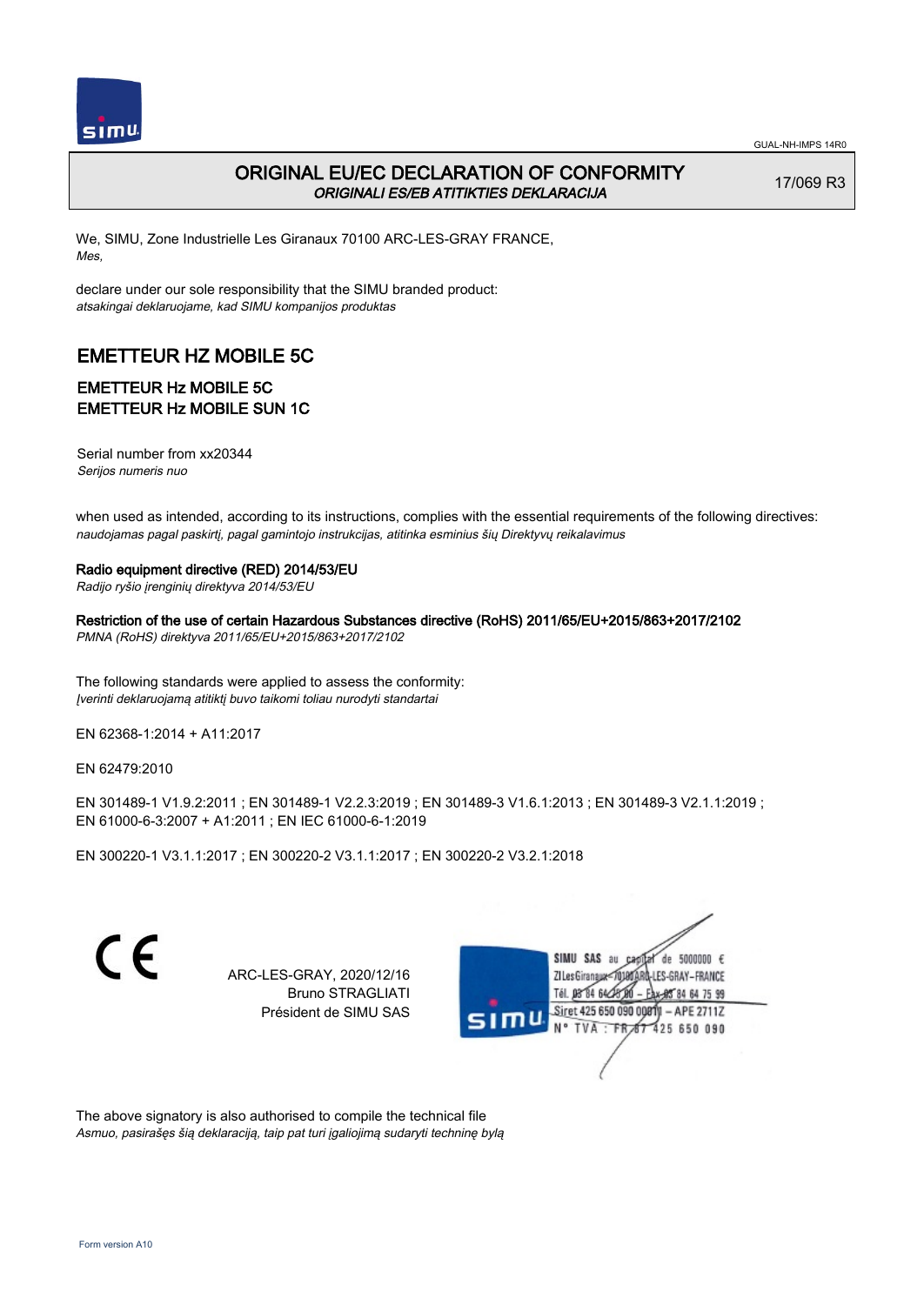

# ORIGINAL EU/EC DECLARATION OF CONFORMITY ES/EK ATBILSTĪBAS DEKLARĀCIJA

17/069 R3

We, SIMU, Zone Industrielle Les Giranaux 70100 ARC-LES-GRAY FRANCE, Mēs,

declare under our sole responsibility that the SIMU branded product: ar pilnu atbildību, apliecinām, ka SIMU zīmola produkti,

# EMETTEUR HZ MOBILE 5C

# EMETTEUR Hz MOBILE 5C EMETTEUR Hz MOBILE SUN 1C

Serial number from xx20344 sērijas numurs no

when used as intended, according to its instructions, complies with the essential requirements of the following directives: ja tie tiek lietoti saskaņā ar norādījumiem, atbilst šo direktīvu pamatprasībām

#### Radio equipment directive (RED) 2014/53/EU

Direktīva par radioiekārtu pieejamību tirgū 2014/53/EU

Restriction of the use of certain Hazardous Substances directive (RoHS) 2011/65/EU+2015/863+2017/2102 RoHs Direktīva par dažādu bīstamu vielu izmantošanas ierobežošanu elektriskās un elektroniskās iekārtās 2011/65/EU+2015/863+2017/2102

The following standards were applied to assess the conformity: Atbilstības deklarācijas novērtēšanai tiek pielietoti sekojoši standarti

EN 62368‑1:2014 + A11:2017

EN 62479:2010

EN 301489‑1 V1.9.2:2011 ; EN 301489‑1 V2.2.3:2019 ; EN 301489‑3 V1.6.1:2013 ; EN 301489‑3 V2.1.1:2019 ; EN 61000‑6‑3:2007 + A1:2011 ; EN IEC 61000‑6‑1:2019

EN 300220‑1 V3.1.1:2017 ; EN 300220‑2 V3.1.1:2017 ; EN 300220‑2 V3.2.1:2018

 $\epsilon$ 

ARC-LES-GRAY, 2020/12/16 Bruno STRAGLIATI Président de SIMU SAS

SIMU SAS au  $cardist$  de 5000000  $\epsilon$ ZI Les Giranaux-70180 LES-GRAY-FRANCE DB 84 64 CH 64 75 99 Siret 425 650 090 0081  $-$  APE 2711Z N° TVA : FRAT 425 650 090

The above signatory is also authorised to compile the technical file Iepriekš minētā persona ir pilnvarota sastādīt tehnisko dokumentāciju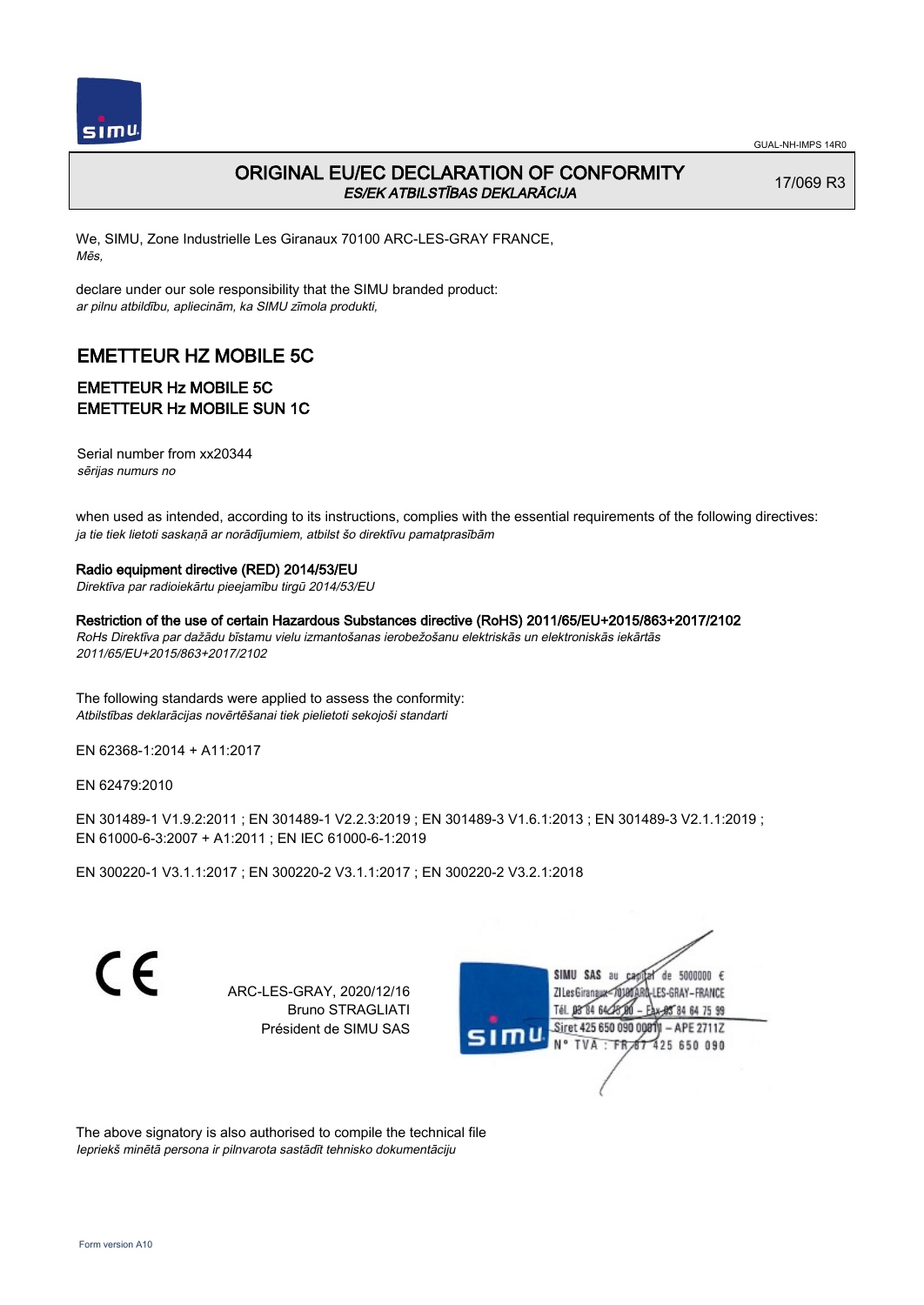

# ORIGINAL EU/EC DECLARATION OF CONFORMITY OORSPRONKELIJKE EU/EG-CONFORMITEITSVERKLARING

17/069 R3

We, SIMU, Zone Industrielle Les Giranaux 70100 ARC-LES-GRAY FRANCE, Wij,

declare under our sole responsibility that the SIMU branded product: verklaren op eigen verantwoordelijkheid dat het produkt van het SIMU

# EMETTEUR HZ MOBILE 5C

# EMETTEUR Hz MOBILE 5C EMETTEUR Hz MOBILE SUN 1C

Serial number from xx20344 Serienummer van

when used as intended, according to its instructions, complies with the essential requirements of the following directives: wanneer gebruikt voor de juiste toepassing voldoet aan de essentiële eisen van de volgende richtlijnen

#### Radio equipment directive (RED) 2014/53/EU

Richtlijn radioapparatuur 2014/53/EU

Restriction of the use of certain Hazardous Substances directive (RoHS) 2011/65/EU+2015/863+2017/2102 RoHS Richtlijn 2011/65/EU+2015/863+2017/2102

The following standards were applied to assess the conformity: De volgende referentiestandaarden worden toegepast om de overeenstemming te evalueren

EN 62368‑1:2014 + A11:2017

EN 62479:2010

EN 301489‑1 V1.9.2:2011 ; EN 301489‑1 V2.2.3:2019 ; EN 301489‑3 V1.6.1:2013 ; EN 301489‑3 V2.1.1:2019 ; EN 61000‑6‑3:2007 + A1:2011 ; EN IEC 61000‑6‑1:2019

EN 300220‑1 V3.1.1:2017 ; EN 300220‑2 V3.1.1:2017 ; EN 300220‑2 V3.2.1:2018

 $\epsilon$ 

ARC-LES-GRAY, 2020/12/16 Bruno STRAGLIATI Président de SIMU SAS



The above signatory is also authorised to compile the technical file

De bovengenoemde persoon is ook bevoegd om het technisch dossier samen te stellen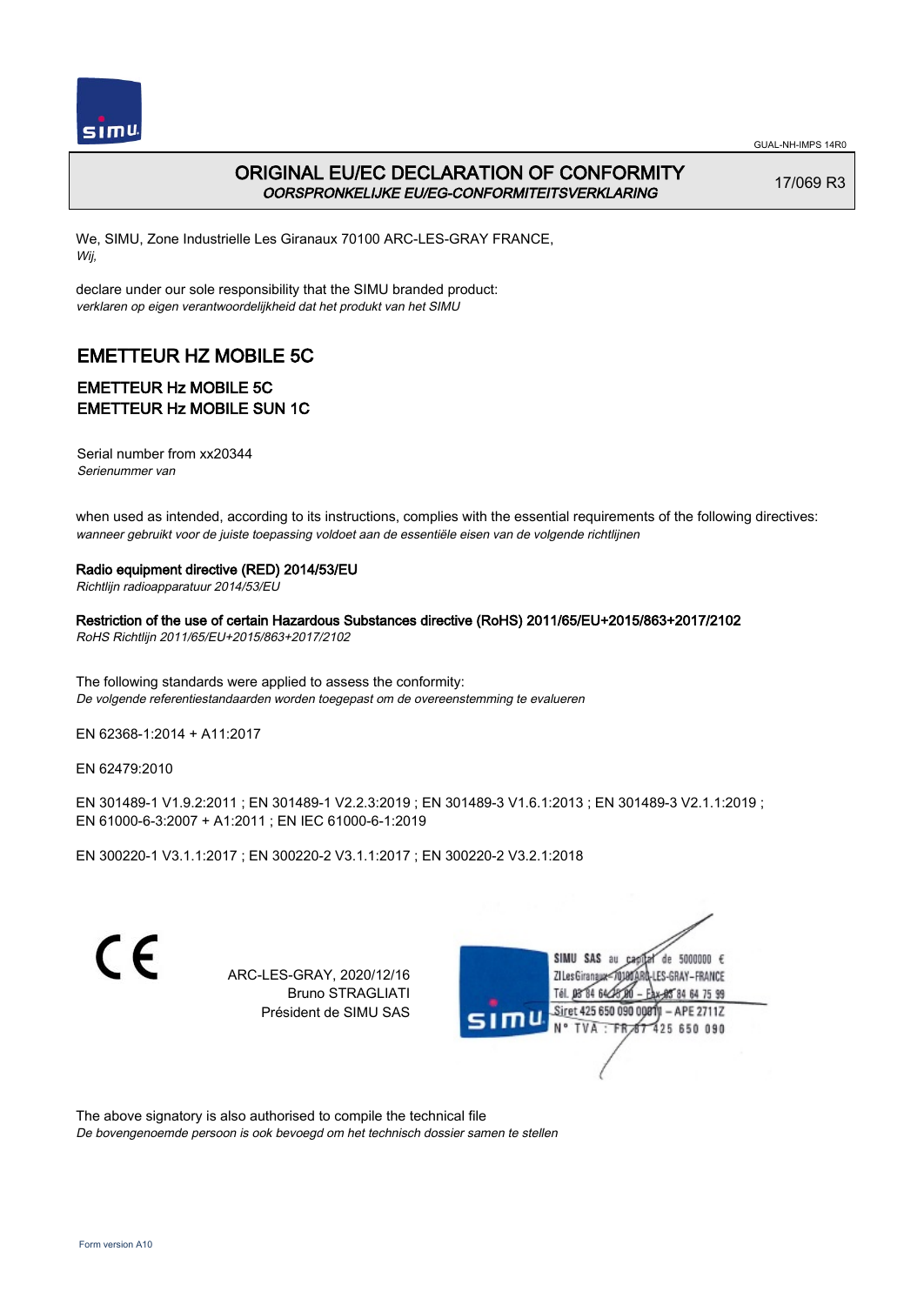

17/069 R3

# ORIGINAL EU/EC DECLARATION OF CONFORMITY ORIGINAL EU / CE - ERKLÆRING

We, SIMU, Zone Industrielle Les Giranaux 70100 ARC-LES-GRAY FRANCE, Vi,

declare under our sole responsibility that the SIMU branded product: erklærer under vårt eneansvar at SIMU merket produkt

# EMETTEUR HZ MOBILE 5C

# EMETTEUR Hz MOBILE 5C EMETTEUR Hz MOBILE SUN 1C

Serial number from xx20344 Serienummer fra

when used as intended, according to its instructions, complies with the essential requirements of the following directives: når de brukes som forutsatt, i henhold til sin instruks, i samsvar med de grunnlegende kravene i følgende direktiver

Radio equipment directive (RED) 2014/53/EU

Radioutstyr direktivet 2014/53/EU

Restriction of the use of certain Hazardous Substances directive (RoHS) 2011/65/EU+2015/863+2017/2102 RoHS-direktivet 2011/65/EU+2015/863+2017/2102

The following standards were applied to assess the conformity: Følgende referansestandarder ble brukt for å vurdere samsvar

EN 62368‑1:2014 + A11:2017

EN 62479:2010

EN 301489‑1 V1.9.2:2011 ; EN 301489‑1 V2.2.3:2019 ; EN 301489‑3 V1.6.1:2013 ; EN 301489‑3 V2.1.1:2019 ; EN 61000‑6‑3:2007 + A1:2011 ; EN IEC 61000‑6‑1:2019

EN 300220‑1 V3.1.1:2017 ; EN 300220‑2 V3.1.1:2017 ; EN 300220‑2 V3.2.1:2018

 $\epsilon$ 

ARC-LES-GRAY, 2020/12/16 Bruno STRAGLIATI Président de SIMU SAS



The above signatory is also authorised to compile the technical file Ovennevnte underskrevet fullmakt til å utarbeide den tekniske dokumentasjonen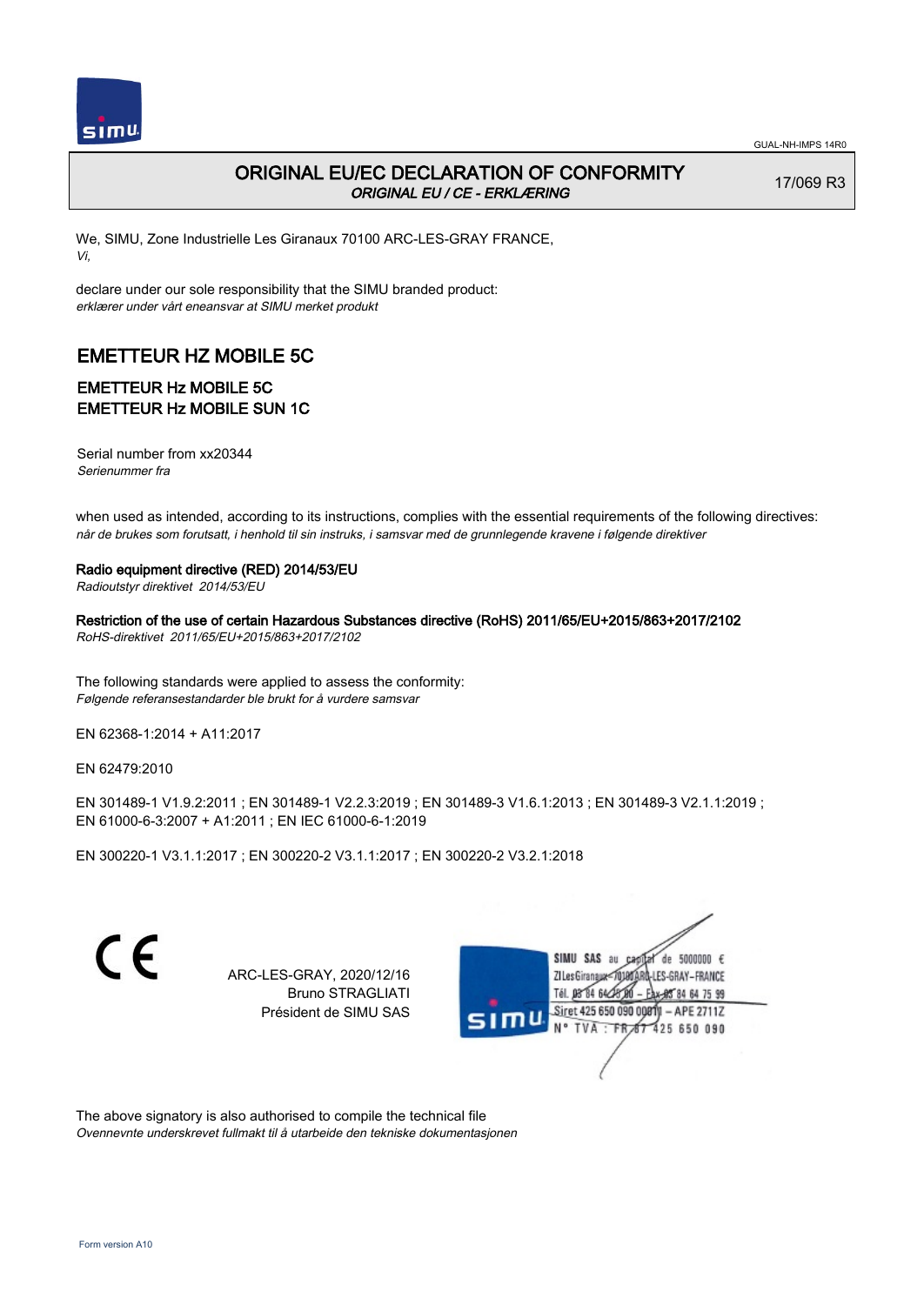

# ORIGINAL EU/EC DECLARATION OF CONFORMITY ORYGINALNA DEKLARACJA ZGODNOŚCI UE/WE

17/069 R3

We, SIMU, Zone Industrielle Les Giranaux 70100 ARC-LES-GRAY FRANCE, My,

declare under our sole responsibility that the SIMU branded product: deklarujemy z pełną odpowiedzialnością, że produkt oznaczony marką SIMU

# EMETTEUR HZ MOBILE 5C

# EMETTEUR Hz MOBILE 5C EMETTEUR Hz MOBILE SUN 1C

Serial number from xx20344 z numerem seryjnym od

when used as intended, according to its instructions, complies with the essential requirements of the following directives: gdy jest używany zgodnie z przeznaczeniem i instrukcjami, spełnia podstawowe wymagania następujących Dyrektyw

#### Radio equipment directive (RED) 2014/53/EU

Dyrektywa o urządzeniach radiowych 2014/53/EU

Restriction of the use of certain Hazardous Substances directive (RoHS) 2011/65/EU+2015/863+2017/2102 Dyrektywa RoHS 2011/65/EU+2015/863+2017/2102

The following standards were applied to assess the conformity: Do oceny zgodności zostały zastosowane następujące normy

EN 62368‑1:2014 + A11:2017

EN 62479:2010

EN 301489‑1 V1.9.2:2011 ; EN 301489‑1 V2.2.3:2019 ; EN 301489‑3 V1.6.1:2013 ; EN 301489‑3 V2.1.1:2019 ; EN 61000‑6‑3:2007 + A1:2011 ; EN IEC 61000‑6‑1:2019

EN 300220‑1 V3.1.1:2017 ; EN 300220‑2 V3.1.1:2017 ; EN 300220‑2 V3.2.1:2018

 $\epsilon$ 

ARC-LES-GRAY, 2020/12/16 Bruno STRAGLIATI Président de SIMU SAS



The above signatory is also authorised to compile the technical file

Osoba wskazana powyżej jest również upoważniony do przygotowania dokumentacji technicznej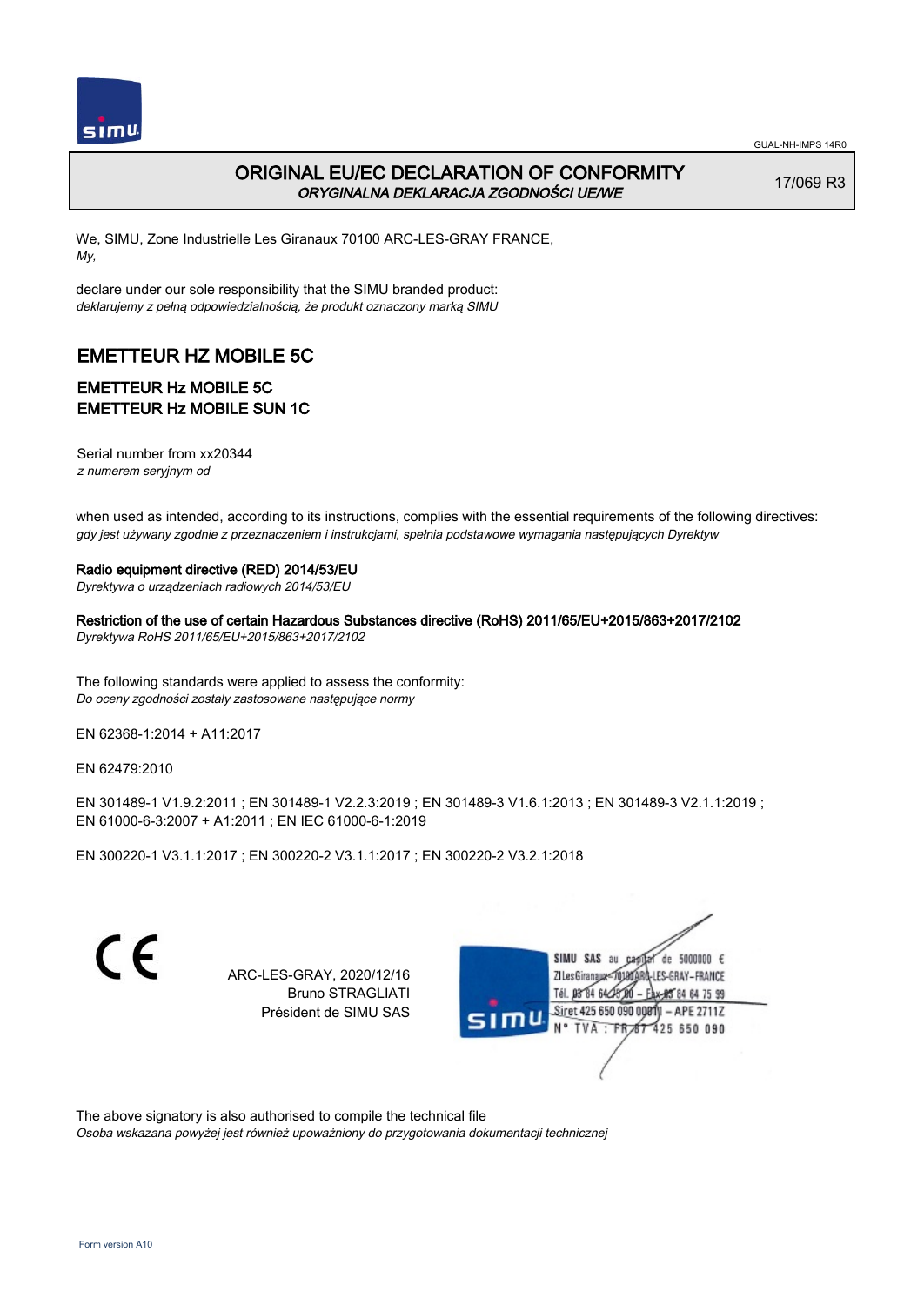

# ORIGINAL EU/EC DECLARATION OF CONFORMITY DECLARAÇÃO UE/CE DE CONFORMIDADE ORIGINAL

17/069 R3

We, SIMU, Zone Industrielle Les Giranaux 70100 ARC-LES-GRAY FRANCE, Nós,

declare under our sole responsibility that the SIMU branded product: declaramos sob nossa única responsabilidade que o dispositivo marca SIMU

# EMETTEUR HZ MOBILE 5C

### EMETTEUR Hz MOBILE 5C EMETTEUR Hz MOBILE SUN 1C

Serial number from xx20344 Número de série desde

when used as intended, according to its instructions, complies with the essential requirements of the following directives: Quando utilizado de acordo com sua a aplicação, segundo as suas instruções, cumpre os requisitos essenciais das seguintes diretivas

#### Radio equipment directive (RED) 2014/53/EU

Diretiva equipamentos de rádio 2014/53/EU

Restriction of the use of certain Hazardous Substances directive (RoHS) 2011/65/EU+2015/863+2017/2102 Diretiva RoHS 2011/65/EU+2015/863+2017/2102

The following standards were applied to assess the conformity: As normas de referência apresentadas em seguida foram aplicadas para avaliar a conformidade

EN 62368‑1:2014 + A11:2017

EN 62479:2010

EN 301489‑1 V1.9.2:2011 ; EN 301489‑1 V2.2.3:2019 ; EN 301489‑3 V1.6.1:2013 ; EN 301489‑3 V2.1.1:2019 ; EN 61000‑6‑3:2007 + A1:2011 ; EN IEC 61000‑6‑1:2019

EN 300220‑1 V3.1.1:2017 ; EN 300220‑2 V3.1.1:2017 ; EN 300220‑2 V3.2.1:2018

 $\epsilon$ 

ARC-LES-GRAY, 2020/12/16 Bruno STRAGLIATI Président de SIMU SAS



The above signatory is also authorised to compile the technical file

A pessoa nomeada acima também está autorizada a compilar o processo técnico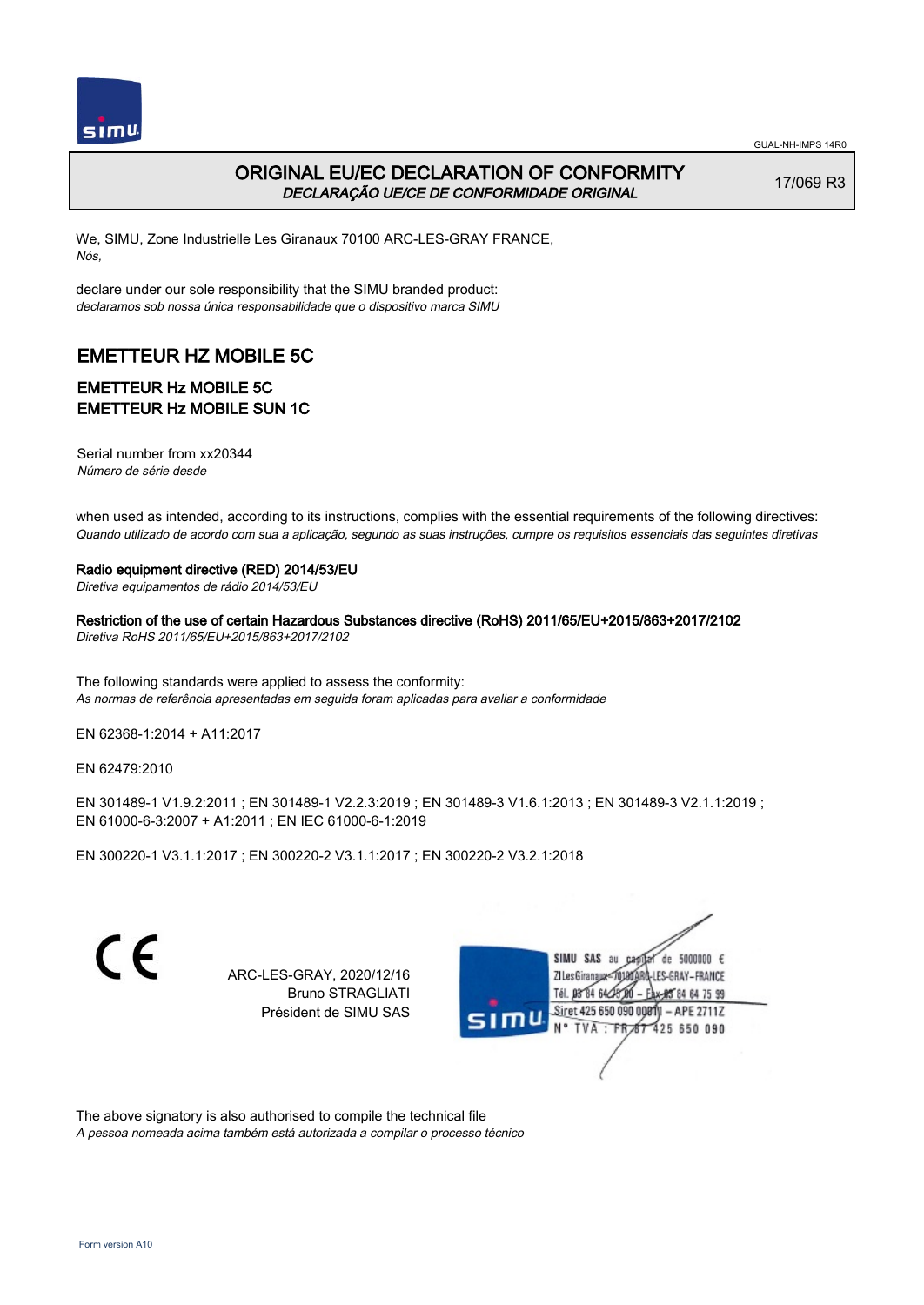

# ORIGINAL EU/EC DECLARATION OF CONFORMITY ORIGINAL EU/EC DECLARAIE DE CONFORMITATE

17/069 R3

We, SIMU, Zone Industrielle Les Giranaux 70100 ARC-LES-GRAY FRANCE, Noi,

declare under our sole responsibility that the SIMU branded product: declarăm pe propria răspundere că produsele marca SIMU

# EMETTEUR HZ MOBILE 5C

### EMETTEUR Hz MOBILE 5C EMETTEUR Hz MOBILE SUN 1C

Serial number from xx20344 Numărul de serie din

when used as intended, according to its instructions, complies with the essential requirements of the following directives: utilizate conform destinaiei lor, aa cum este descris în manualul de utilizare, sunt în conformitate cu cerinele eseniale ale următoarelor directive

#### Radio equipment directive (RED) 2014/53/EU

Directiva privind echipamentele radio 2014/53/EU

Restriction of the use of certain Hazardous Substances directive (RoHS) 2011/65/EU+2015/863+2017/2102

Directiva RoHS 2011/65/EU+2015/863+2017/2102

The following standards were applied to assess the conformity: Următoarele standarde de referină au fost aplicate pentru respectarea conformităii

EN 62368‑1:2014 + A11:2017

EN 62479:2010

EN 301489‑1 V1.9.2:2011 ; EN 301489‑1 V2.2.3:2019 ; EN 301489‑3 V1.6.1:2013 ; EN 301489‑3 V2.1.1:2019 ; EN 61000‑6‑3:2007 + A1:2011 ; EN IEC 61000‑6‑1:2019

EN 300220‑1 V3.1.1:2017 ; EN 300220‑2 V3.1.1:2017 ; EN 300220‑2 V3.2.1:2018

 $\epsilon$ 

ARC-LES-GRAY, 2020/12/16 Bruno STRAGLIATI Président de SIMU SAS

SIMII SAS au de 5000000  $\epsilon$ ZI Les Giranaux<sup>e</sup> LES-GRAY-FRANCE **DR R4 64/2** 64 75 99 Siret 425 650 090 0081  $-$  APE 2711Z TVA : FRAT 425 650 090

The above signatory is also authorised to compile the technical file Semnatarul de mai sus este, de asemenea, autorizat să întocmească dosarul tehnic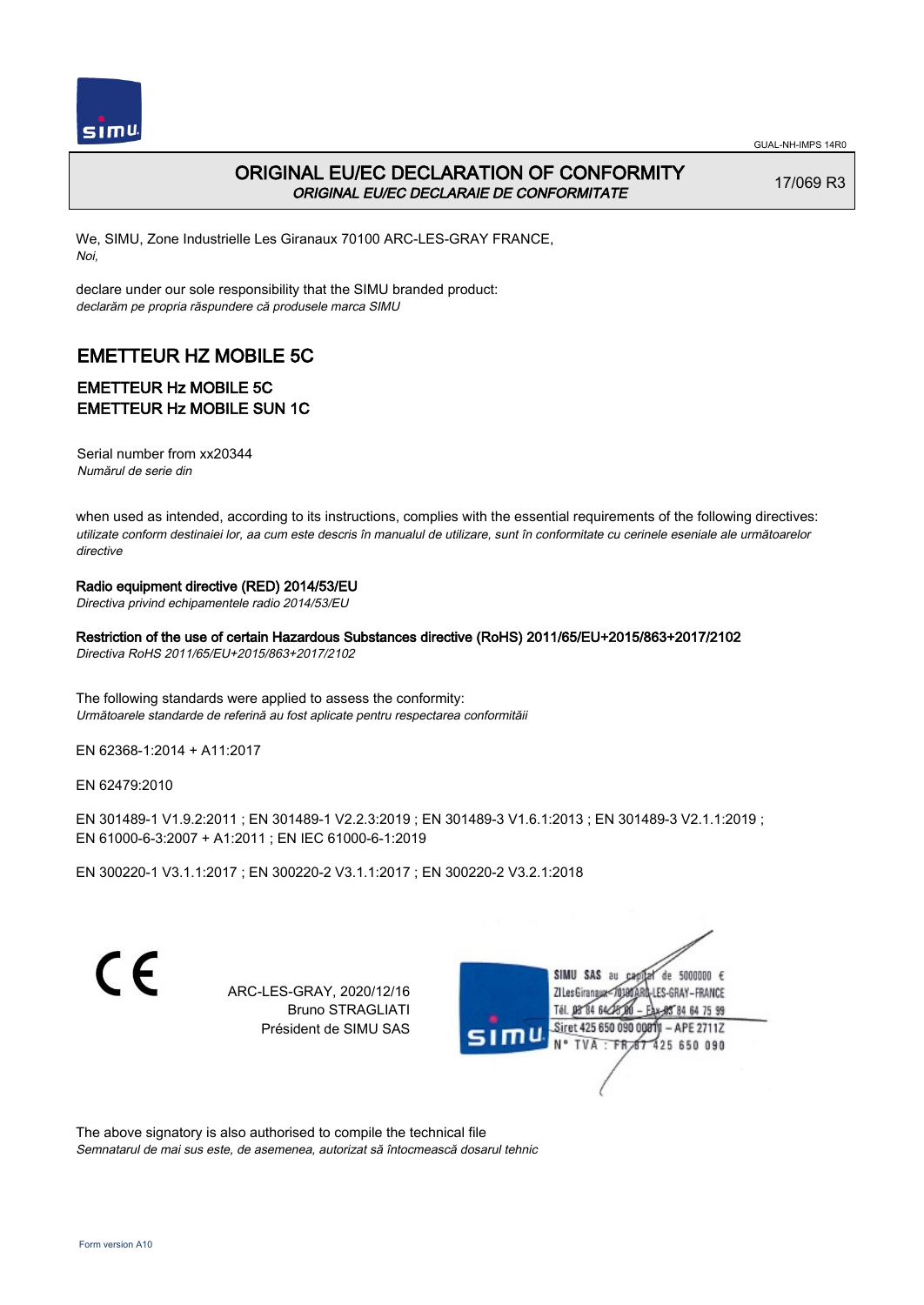

# ORIGINAL EU/EC DECLARATION OF CONFORMITY ORIGINAL EU/EG-FÖRSÄKRAN OM ÖVERENSSTÄMMELSE

17/069 R3

We, SIMU, Zone Industrielle Les Giranaux 70100 ARC-LES-GRAY FRANCE, Vi,

declare under our sole responsibility that the SIMU branded product: försäkrar på eget ansvar att produkten av varumärket SIMU

# EMETTEUR HZ MOBILE 5C

# EMETTEUR Hz MOBILE 5C EMETTEUR Hz MOBILE SUN 1C

Serial number from xx20344 Serienumret från

when used as intended, according to its instructions, complies with the essential requirements of the following directives: uppfyller de grundläggande kraven i följande direktiv när den används på det sätt som avses, i enlighet med bruksanvisningen

#### Radio equipment directive (RED) 2014/53/EU

Direktivet om radioutrustning 2014/53/EU

Restriction of the use of certain Hazardous Substances directive (RoHS) 2011/65/EU+2015/863+2017/2102 RoHS-direktivet 2011/65/EU+2015/863+2017/2102

The following standards were applied to assess the conformity: Följande referensnormer har tillämpats för att göra en bedömning av överensstämmelsen

EN 62368‑1:2014 + A11:2017

EN 62479:2010

EN 301489‑1 V1.9.2:2011 ; EN 301489‑1 V2.2.3:2019 ; EN 301489‑3 V1.6.1:2013 ; EN 301489‑3 V2.1.1:2019 ; EN 61000‑6‑3:2007 + A1:2011 ; EN IEC 61000‑6‑1:2019

EN 300220‑1 V3.1.1:2017 ; EN 300220‑2 V3.1.1:2017 ; EN 300220‑2 V3.2.1:2018

 $\epsilon$ 

ARC-LES-GRAY, 2020/12/16 Bruno STRAGLIATI Président de SIMU SAS

de 5000000 € SIMII SAS au ZI Les Giranaux</0180 LES-GRAY-FRANCE Tél. 08 84 64 28 64 75 99 Siret 425 650 090 008TV - APE 2711Z TVA: FR 67 425 650 090

The above signatory is also authorised to compile the technical file

Den person som anges ovan är också behörig att ställa samman den tekniska dokumentationen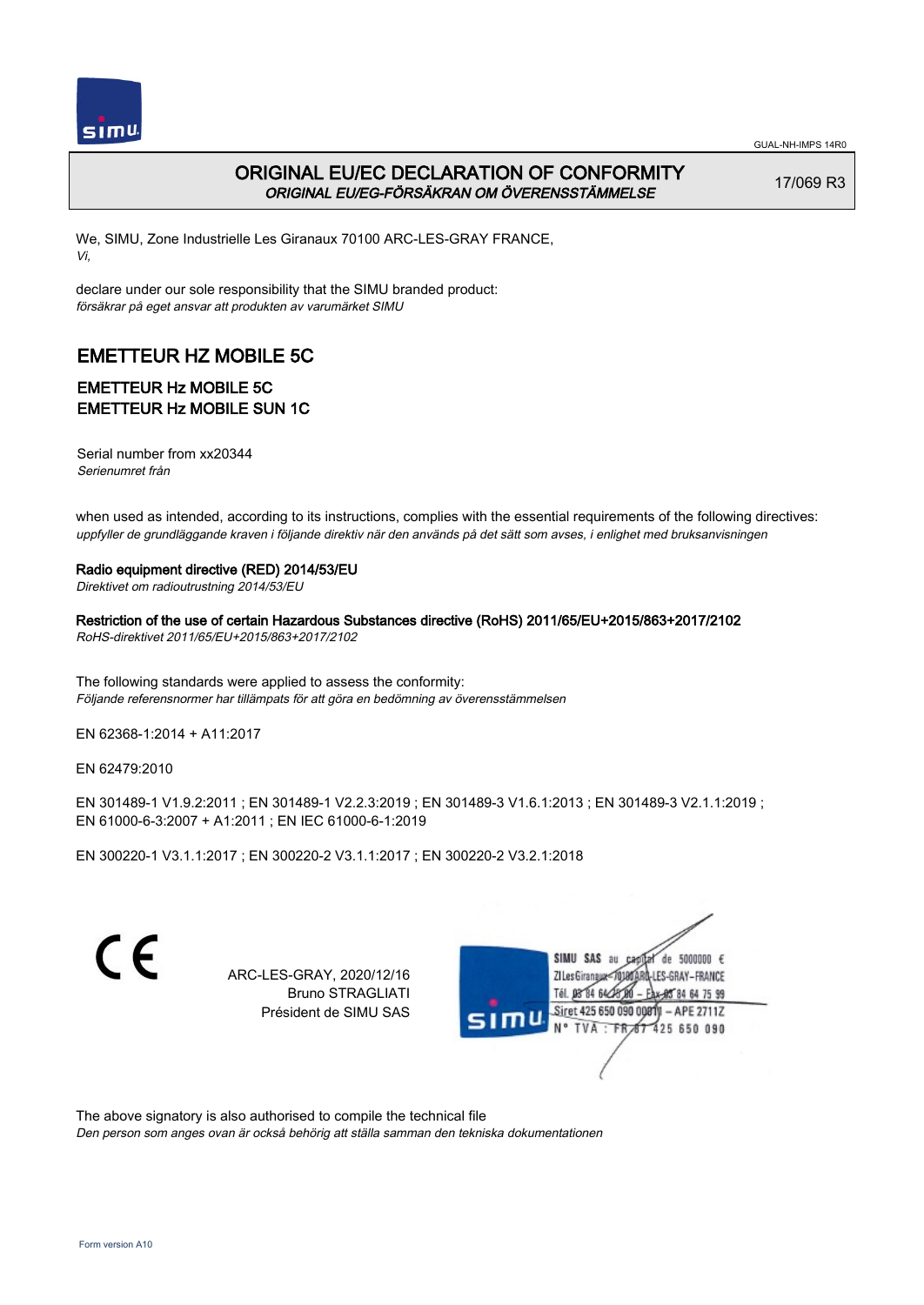

17/069 R3

# ORIGINAL EU/EC DECLARATION OF CONFORMITY ORIGINÁLNE VYHLÁSENIE EU/ES O ZHODE

We, SIMU, Zone Industrielle Les Giranaux 70100 ARC-LES-GRAY FRANCE, My,

declare under our sole responsibility that the SIMU branded product: vyhlasujeme na svoju výlučnú zodpovednosť, že výrobok značky SIMU

# EMETTEUR HZ MOBILE 5C

### EMETTEUR Hz MOBILE 5C EMETTEUR Hz MOBILE SUN 1C

Serial number from xx20344 Seriové číslo od

when used as intended, according to its instructions, complies with the essential requirements of the following directives: ak je používaný v súlade s účelom použitia a s návodom, spĺňa základné požiadavky týchto smerníc

#### Radio equipment directive (RED) 2014/53/EU

Smernica o sprístupňovaniu rádiových zariadení na trhu 2014/53/EU

Restriction of the use of certain Hazardous Substances directive (RoHS) 2011/65/EU+2015/863+2017/2102

Smernica o obmedzení používania určitých nebezpečných látok v elektrických a elektronických zariadeniach 2011/65/EU+2015/863+2017/2102

The following standards were applied to assess the conformity: Pre posúdenie zhody boli použité následujúce normy

EN 62368‑1:2014 + A11:2017

EN 62479:2010

EN 301489‑1 V1.9.2:2011 ; EN 301489‑1 V2.2.3:2019 ; EN 301489‑3 V1.6.1:2013 ; EN 301489‑3 V2.1.1:2019 ; EN 61000‑6‑3:2007 + A1:2011 ; EN IEC 61000‑6‑1:2019

EN 300220‑1 V3.1.1:2017 ; EN 300220‑2 V3.1.1:2017 ; EN 300220‑2 V3.2.1:2018

C E

ARC-LES-GRAY, 2020/12/16 Bruno STRAGLIATI Président de SIMU SAS

SIMU SAS au de 5000000  $\epsilon$ LES-GRAY-FRANCE ZI Les Giranaux</r01 DB 84 64 CH 64 75 99 Siret 425 650 090 0081  $-$  APE 2711Z N° TVA FRAT 425 650 090

The above signatory is also authorised to compile the technical file uvedená osoba je tiež osoba zodpovedná za vypracovanie technickej dokumentácie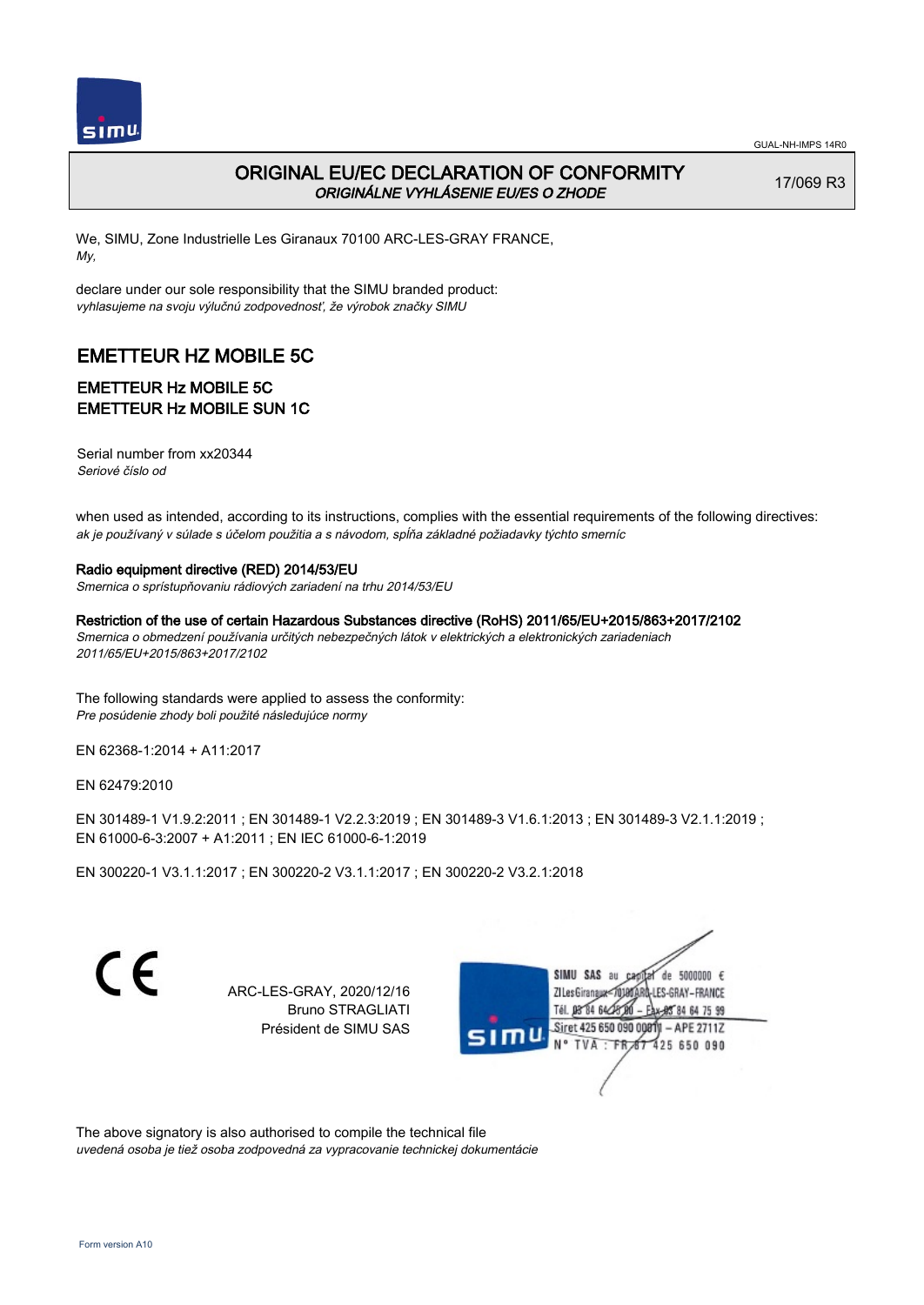

# ORIGINAL EU/EC DECLARATION OF CONFORMITY IZJAVA O SKLADNOSTI / IZJAVA O LASTNOSTIH

17/069 R3

We, SIMU, Zone Industrielle Les Giranaux 70100 ARC-LES-GRAY FRANCE, Mi,

declare under our sole responsibility that the SIMU branded product: S polno odgovornostjo izjavljamo, da izdelki blagovne znamke SIMU

# EMETTEUR HZ MOBILE 5C

# EMETTEUR Hz MOBILE 5C EMETTEUR Hz MOBILE SUN 1C

Serial number from xx20344 'Serijska številka

when used as intended, according to its instructions, complies with the essential requirements of the following directives: ko se uporabljajo v skladu z namembnostjo in navodili, ustrezajo bistvenim zahtevam naslednjih direktiv

#### Radio equipment directive (RED) 2014/53/EU

Ditrektiva o Radijski opremi 2014/53/EU

Restriction of the use of certain Hazardous Substances directive (RoHS) 2011/65/EU+2015/863+2017/2102 Direktiva RoHS 2011/65/EU+2015/863+2017/2102

The following standards were applied to assess the conformity: Za preverjanje skladnosti so bili uporabljeni naslednji standardi

EN 62368‑1:2014 + A11:2017

EN 62479:2010

EN 301489‑1 V1.9.2:2011 ; EN 301489‑1 V2.2.3:2019 ; EN 301489‑3 V1.6.1:2013 ; EN 301489‑3 V2.1.1:2019 ; EN 61000‑6‑3:2007 + A1:2011 ; EN IEC 61000‑6‑1:2019

EN 300220‑1 V3.1.1:2017 ; EN 300220‑2 V3.1.1:2017 ; EN 300220‑2 V3.2.1:2018

 $\epsilon$ 

ARC-LES-GRAY, 2020/12/16 Bruno STRAGLIATI Président de SIMU SAS



The above signatory is also authorised to compile the technical file Podpisnik, naveden zgoraj, je pooblaščen tudi za pripravo tehnične dokumentacije